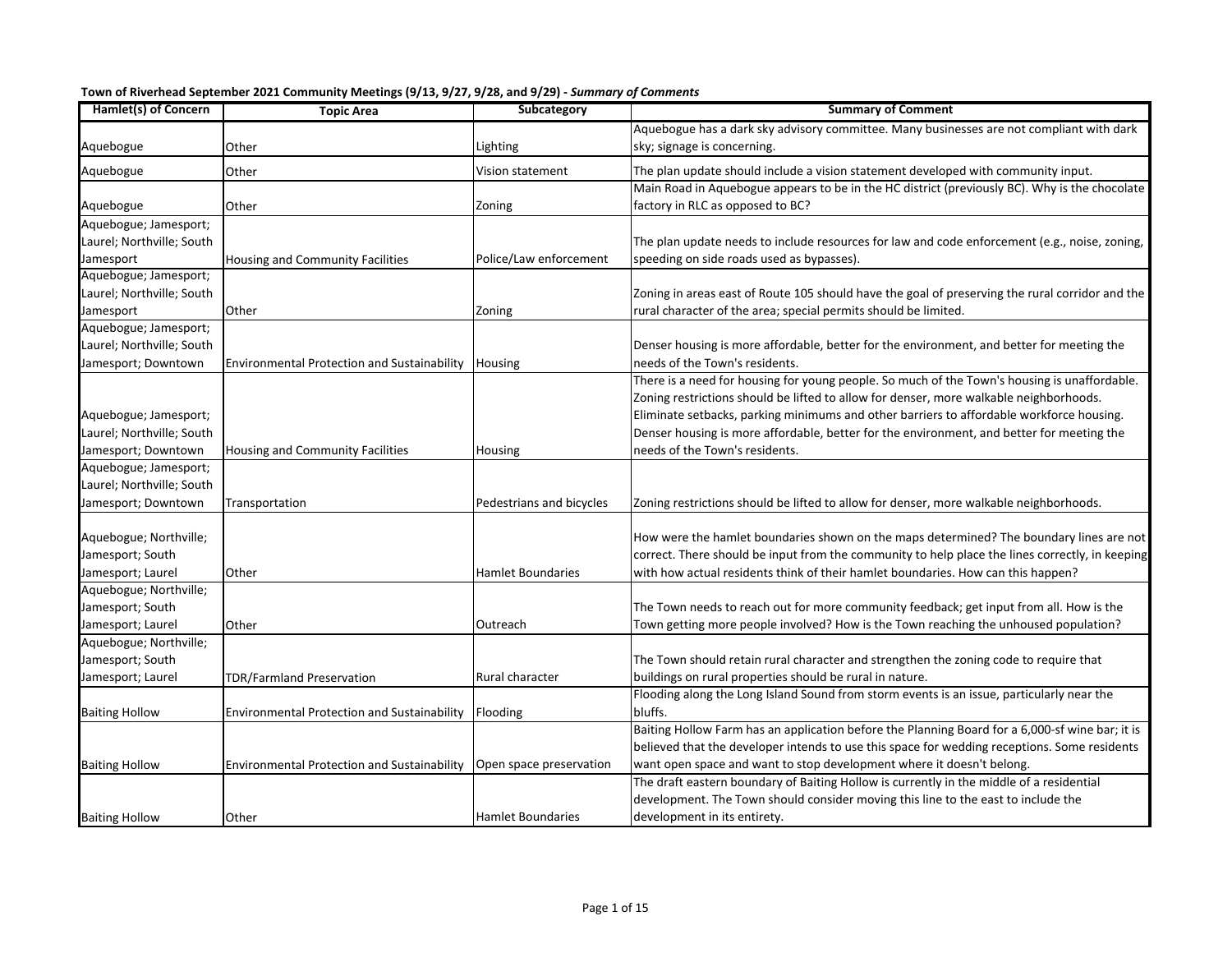| Hamlet(s) of Concern  | <b>Topic Area</b>                                                                    | Subcategory                | <b>Summary of Comment</b>                                                                       |
|-----------------------|--------------------------------------------------------------------------------------|----------------------------|-------------------------------------------------------------------------------------------------|
|                       |                                                                                      |                            | There are concerns over the Baiting Hollow vineyard expanding due to an existing parking        |
|                       |                                                                                      |                            | shortage and pedestrian safety concerns with people walking between businesses and traffic      |
| <b>Baiting Hollow</b> | Transportation                                                                       | Safety                     | on Sound Avenue, which is a narrow road.                                                        |
| <b>Baiting Hollow</b> | Transportation                                                                       | <b>Traffic</b>             | Traffic along Sound Avenue is an issue.                                                         |
|                       | Baiting Hollow; Calverton Environmental Protection and Sustainability                | Flooding                   | Flooding along Sound Avenue is an issue.                                                        |
|                       |                                                                                      |                            | Mill Road north of Home Depot floods consistently. There's a drain there that may not be        |
| Calverton             | Environmental Protection and Sustainability                                          | Flooding                   | working properly. In winter it freezes causing traffic safety hazards.                          |
| Calverton             | <b>Environmental Protection and Sustainability</b>                                   | Flooding                   | There is a flooding issue on Fresh Pond Avenue at Route 25.                                     |
|                       |                                                                                      |                            | The Town should consider requiring buffers around solar development to preserve open            |
| Calverton             | Environmental Protection and Sustainability                                          | Open Space                 | space.                                                                                          |
|                       |                                                                                      |                            | The location on Shade Tree Lane is difficult for Calverton residents to access. Meetings should |
| Calverton             | Other                                                                                | Outreach                   | be held at Riley Avenue School.                                                                 |
| Calverton             | Other                                                                                | Zoning                     | What is the Industrial B Zoning District? What is Hamlet Center (HC)?                           |
|                       |                                                                                      |                            | There should be a new specific zoning district for solar development, or the Town should make   |
| Calverton             | Other                                                                                | Zoning                     | clear whether these uses are allowed in the Industrial Zones.                                   |
|                       |                                                                                      |                            | Can the Town change the zoning from Industrial B to Hamlet Center (HC) to be more in line       |
| Calverton             | Other                                                                                | Zoning                     | with rural character?                                                                           |
| Calverton             | Other                                                                                | Zoning                     | What is the Planned Development (PD) Zoning?                                                    |
|                       |                                                                                      |                            | The Town should decide what it wants for Edwards Avenue and Route 25/Middle Country             |
| Calverton             | Other                                                                                | Zoning                     | Road in terms of whether it should be built out with industrial and solar uses or not.          |
| Calverton             | Route 58 and Economic Development                                                    | <b>EPCAL</b>               | The Town should not assume that the EPCAL sale is final.                                        |
| Calverton             | Route 58 and Economic Development                                                    | EPCAL                      | The Town needs a long-term vision for EPCAL.                                                    |
|                       |                                                                                      |                            | There should be smaller retail shops in Calverton. The existing and proposed                    |
|                       |                                                                                      |                            | industrial/commercial uses including Calverton Commons shopping center, HK Ventures, and        |
|                       |                                                                                      |                            | ECPAL would be ideal spots for retail food offerings. The zoning should restrict the size of    |
| Calverton             | Route 58 and Economic Development                                                    | Retail                     | allowable retail buildings in these zones.                                                      |
|                       |                                                                                      |                            |                                                                                                 |
| Calverton             | <b>TDR/Farmland Preservation</b>                                                     | Farmland preservation      | It will be important to protect farmland on the rural roads.                                    |
|                       |                                                                                      |                            | River Road/Edwards Avenue intersection is a problem for vehicles crossing Edwards Avenue        |
| Calverton             | Transportation                                                                       | Highway                    | from River Road.                                                                                |
|                       |                                                                                      | NYSDOT improvements on     |                                                                                                 |
| Calverton             | Transportation                                                                       | Middle Country Road        | When will the NYSDOT improvements on Middle Country Road at Edwards Avenue be done?             |
|                       |                                                                                      | Pedestrian and bikes (Bike |                                                                                                 |
| Calverton             | Transportation                                                                       | paths)                     | Additional bike paths at EPCAL would be beneficial.                                             |
|                       |                                                                                      | Pedestrian and bikes       | There is frustration about not being able to walk around the community due to the patchwork     |
| Calverton             | Transportation                                                                       | (Sidewalks)                | of sidewalks.                                                                                   |
| Calverton             | Transportation                                                                       | Traffic                    | There is a traffic issue at Fresh Pond Avenue.                                                  |
|                       |                                                                                      |                            | Policy 5.5A of the 2003 Comprehensive Plan is aimed at identifying scenic corridors. The Town   |
|                       |                                                                                      |                            | needs stronger Rural Corridor zoning for protection of these roads/areas. There are 8 corridors |
|                       | Calverton; Baiting Hollow Environmental Protection and Sustainability Scenic quality |                            | in the Calverton/Baiting Hollow area.                                                           |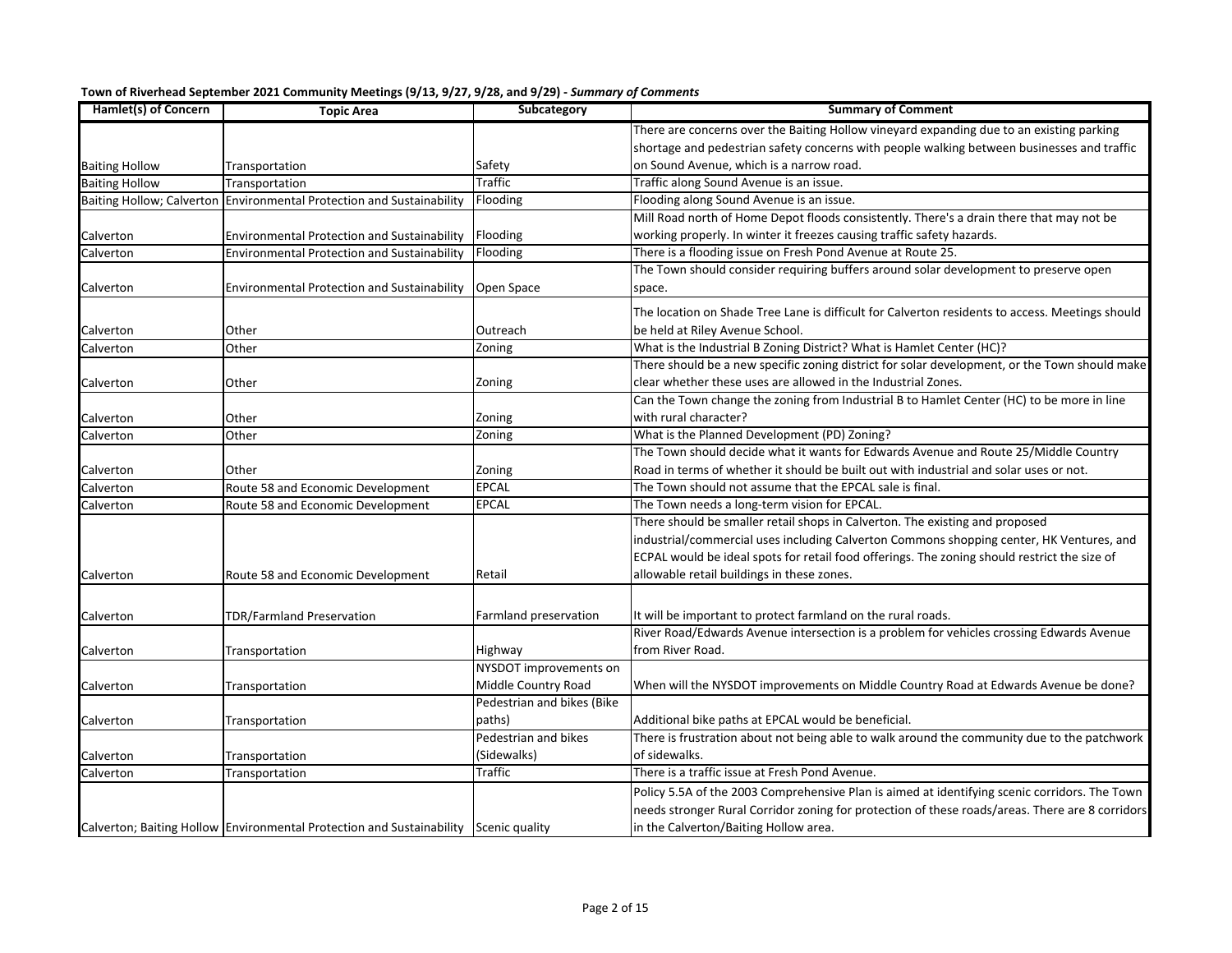| Hamlet(s) of Concern | <b>Topic Area</b>                                  | Subcategory              | <b>Summary of Comment</b>                                                                                              |
|----------------------|----------------------------------------------------|--------------------------|------------------------------------------------------------------------------------------------------------------------|
|                      |                                                    |                          | The Town needs to address how flooding from severe storms will be managed at the new                                   |
| Downtown             | Environmental Protection and Sustainability        | Flooding                 | Town Square.                                                                                                           |
|                      |                                                    |                          | Historic preservation is important. New buildings should be tied with the historic architecture                        |
| Downtown             | <b>Environmental Protection and Sustainability</b> | Historic architecture    | of the neighborhood.                                                                                                   |
|                      |                                                    |                          | There is noise on Second Street from businesses/music; what is the noise regulation for this                           |
| Downtown             | <b>Environmental Protection and Sustainability</b> | <b>Noise</b>             | area?                                                                                                                  |
| Downtown             | <b>Environmental Protection and Sustainability</b> | Recycling                | Recycling containers are needed Downtown.                                                                              |
|                      |                                                    |                          |                                                                                                                        |
| Downtown             | Environmental Protection and Sustainability        |                          | Water/sewer infrastructure The Riverhead sewage treatment plant has more than enough capacity for 500 apartments.      |
|                      |                                                    |                          |                                                                                                                        |
| Downtown             | <b>Environmental Protection and Sustainability</b> |                          | Water/sewer infrastructure The sewer infrastructure is overloaded from multiple household rentals (overcrowded, dense) |
|                      |                                                    |                          | The Town should eliminate the apartment cap in the DC-1 Zoning Use District. This will help to                         |
| Downtown             | Housing and Community Facilities                   | Apartment Cap            | address public safety.                                                                                                 |
|                      |                                                    |                          | It is important to raise the apartment cap in the DC-1 Zoning Use District. About half of the                          |
|                      |                                                    |                          | number of allowable apartments have been built and the Downtown is not yet halfway                                     |
| Downtown             | Housing and Community Facilities                   | Apartment Cap            | revitalized.                                                                                                           |
|                      |                                                    |                          | The apartment cap is problematic because you need to have a residential population                                     |
| Downtown             | Housing and Community Facilities                   | Apartment Cap            | downtown to keep eyes on the street and take care of the neighborhood.                                                 |
|                      |                                                    |                          | 5-story buildings have no character. The Town needs housing but it doesn't have to be 5                                |
| Downtown             | Housing and Community Facilities                   | <b>Building heights</b>  | stories.                                                                                                               |
|                      |                                                    |                          |                                                                                                                        |
| Downtown             | Housing and Community Facilities                   | Housing                  | The Town needs housing options other than single-family homes which can be cost prohibitive.                           |
|                      |                                                    |                          | The DC-3 Zoning Use District does not allow apartments; it allows townhomes. More flexibility                          |
| Downtown             | Housing and Community Facilities                   | Housing                  | to build a variety of housing types is desired.                                                                        |
|                      |                                                    |                          | Residential buildings downtown help to bring people to the area and put eyes on the street                             |
| Downtown             | Housing and Community Facilities                   | Housing                  | 24/7.                                                                                                                  |
|                      |                                                    |                          | Housing is needed Downtown to support downtown revitalization. However, other uses are                                 |
| Downtown             | Housing and Community Facilities                   | Housing                  | need as well.                                                                                                          |
| Downtown             | Housing and Community Facilities                   | Safety                   | There is loitering Downtown; people sleeping on benches; no enforcement.                                               |
| Downtown             | <b>Housing and Community Facilities</b>            | Schools                  | The schools are at capacity.                                                                                           |
|                      |                                                    |                          | The Town needs short-term rentals or to reduce the minimum stay allowed (to 14 days or                                 |
|                      |                                                    |                          | less). This would help to support the businesses/restaurants Downtown. For example, the old                            |
|                      |                                                    |                          | Victorian homes on Second Street could be used for short-term rentals which will help with                             |
| Downtown             | Housing and Community Facilities                   | Short-term rentals       | downtown revitalization.                                                                                               |
| Downtown             | <b>Housing and Community Facilities</b>            | Signage/Safety           | The Town needs to change the perception that downtown is unsafe.                                                       |
| Downtown             | Housing and Community Facilities                   | Signage/Safety           | Putting cameras downtown will help to reduce crime.                                                                    |
|                      |                                                    |                          | What are the three proposed projects that were submitted in response to the Railroad Street                            |
|                      |                                                    |                          | TOD Redevelopment RFQ? If apartments, will they be built in accordance with the Pattern                                |
| Downtown             | Housing and Community Facilities                   | <b>TOD Redevelopment</b> | Book?                                                                                                                  |
|                      |                                                    |                          | The 5-story buildings downtown do not reflect the historic character of the neighborhood. The                          |
| Downtown             | Other                                              | Zoning                   | Town must zone to direct future development.                                                                           |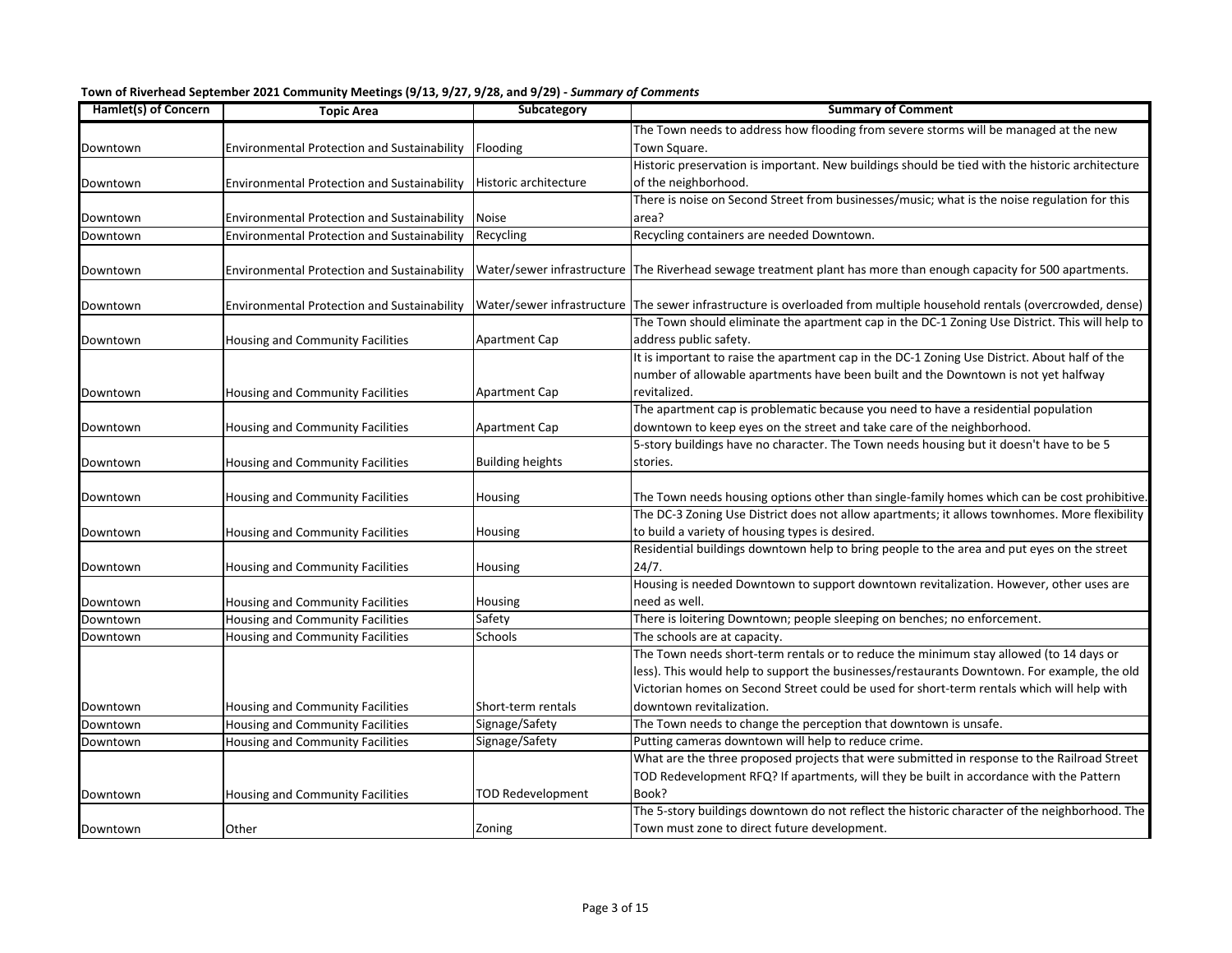| Hamlet(s) of Concern | <b>Topic Area</b>                 | Subcategory         | <b>Summary of Comment</b>                                                                        |
|----------------------|-----------------------------------|---------------------|--------------------------------------------------------------------------------------------------|
|                      |                                   |                     | The Town should allow the sale of recreational cannabis downtown. Approximately 60-70% of        |
|                      |                                   |                     | 1,400 survey respondents want the sale of cannabis to be legal and want cafes on Main Street.    |
|                      |                                   |                     | The Town should limit the sale/café to one storefront each on Main Street with a sunset clause   |
|                      |                                   |                     | in 3 years to draw people in. The Town would benefit from the revenues that could be put         |
|                      |                                   |                     | toward police, schools, etc. This use would also draw customers to other Main Street             |
| Downtown             | Other                             | Zoning              | businesses.                                                                                      |
| Downtown             | Other                             | Zoning              | Can the Town describe the TOD Overlay District?                                                  |
|                      |                                   |                     |                                                                                                  |
|                      |                                   |                     | The Town needs an overall strategy to strengthen Downtown businesses. The Town should            |
| Downtown             | Route 58 and Economic Development | <b>Business</b>     | consider its unique assets and how to best utilize the waterfront and its historic character.    |
|                      |                                   |                     | The Town should consider a specialty grocery store Downtown. Developers have said that the       |
|                      |                                   |                     | Town doesn't have the necessary population base, but it would draw customers from the            |
| Downtown             | Route 58 and Economic Development | Retail/Retail reuse | North and South Forks as well as from the Town of Riverhead.                                     |
| Downtown             | Transportation                    | Parking             | If we want to bring people downtown, does it make sense to redevelop the parking lot?            |
| Downtown             | Transportation                    | Pedestrians/bikes   | Downtown is changing from being parking-oriented to more pedestrian-oriented.                    |
|                      |                                   |                     | There is more traffic Downtown post-pandemic, with less people travelling on LIRR. The LIE       |
|                      |                                   |                     | traffic starts from Exit 68 (pre-pandemic traffic started on Exit 62). The transportation        |
| Downtown             | Transportation                    | Traffic             | presentation should be updated for post-pandemic conditions.                                     |
|                      |                                   |                     |                                                                                                  |
| Downtown; Riverhead  | Housing and Community Facilities  | Housing             | Pulaski St. and Osborne Ave. in Polish Town is the location of a successful apartment project.   |
|                      |                                   |                     | How is ongoing development in Riverside, Town of Southampton being considered in the plan        |
| Downtown; Riverhead  | Housing and Community Facilities  | Town of Southampton | update?                                                                                          |
|                      |                                   |                     | Restrictions on signage is problem for real and perceived safety Downtown and elsewhere in       |
|                      |                                   |                     | the Town. A dark sky also poses traffic and pedestrian safety issues. Signs should be            |
| Downtown; Riverhead  | Other                             | Signage/Safety      | illuminated with old-fashioned lighting.                                                         |
|                      |                                   |                     | Peconic Bay Medical Center was rezoned to Hospital in 2015 from residential. They bought         |
|                      |                                   |                     | Mercy High School and have plans to use that property; they would like to see it rezoned to      |
| Downtown; Riverhead  | Other                             | Zoning              | Hospital.                                                                                        |
|                      |                                   |                     | There is a destination retail zone on Route 58 that requires a large store; with online shopping |
|                      |                                   |                     | this type of store is obsolete/no longer needed in the Town. The Town should consider            |
| Downtown; Riverhead  | Other                             | Zoning              | absorbing that zone into the Business CR zoning district.                                        |
|                      |                                   |                     | The CRC Zoning Use District was mean to support residential development but it hasn't been       |
| Downtown; Riverhead  | Other                             | Zoning              | realized.                                                                                        |
|                      |                                   |                     | Boutique stores compete with Tanger Outlets. People tend to shop on Route 58, not                |
|                      |                                   |                     | Downtown. The Town needs to build on the Town Square concept to formulate an economic            |
|                      |                                   |                     | development strategy for Downtown. Family-oriented activities and recreational cannabis          |
| Downtown; Riverhead  | Route 58 and Economic Development | Retail/Retail reuse | sales should be considered.                                                                      |
|                      |                                   |                     | The comprehensive plan needs to consider future trends in retail. The vacant retail buildings    |
| Downtown; Riverhead  | Route 58 and Economic Development | Retail/Retail reuse | on Route 58 can be reused for a variety of purposes and needs.                                   |
| Downtown; Riverhead  | Route 58 and Economic Development | Vacant buildings    | An inventory of the Town's commercial properties is needed to identify vacant area.              |
|                      |                                   |                     | Can we alleviate traffic on Route 58? Middle Road has become a bypass and can't handle the       |
| Downtown; Riverhead  | Transportation                    | Traffic/Route 58    | traffic.                                                                                         |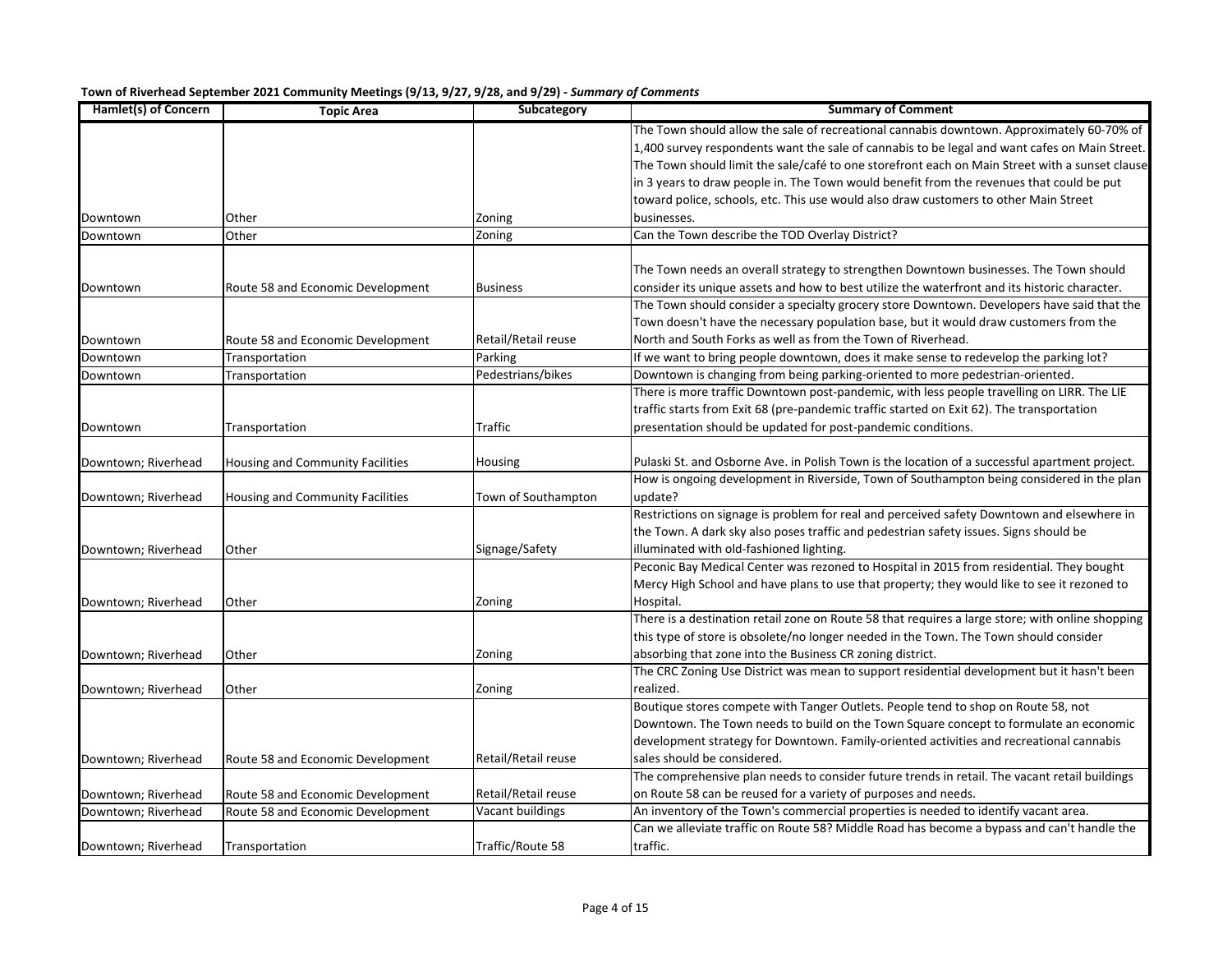| Hamlet(s) of Concern | , -- י-י-<br><b>Topic Area</b>                     | Subcategory                     | <b>Summary of Comment</b>                                                                                              |
|----------------------|----------------------------------------------------|---------------------------------|------------------------------------------------------------------------------------------------------------------------|
| lamesport            | Environmental Protection and Sustainability        | <b>Environmental protection</b> | The plan should prioritize environmental protection.                                                                   |
|                      |                                                    |                                 | The plan update should include goals toward making lawns more "eco-friendly" (i.e., free from                          |
| Jamesport            | <b>Environmental Protection and Sustainability</b> | Water resources                 | fertilizer or pesticides) to protect water resources.                                                                  |
|                      |                                                    |                                 | How much water do we have in aquifer? How much can we safely use/take out? We don't                                    |
| Jamesport            | <b>Environmental Protection and Sustainability</b> | Water supply                    | have an infinite supply. We can't overuse or it will turn salty.                                                       |
|                      |                                                    |                                 |                                                                                                                        |
| Jamesport            | <b>Environmental Protection and Sustainability</b> |                                 | Water/sewer infrastructure A property's septic system information should be included in the real estate transfer deed. |
|                      |                                                    |                                 | The Comp Plan should examine how the Town Community Center in Jamesport could be an                                    |
| lamesport            | Housing and Community Facilities                   | Community center                | asset; it is poorly maintained and could be better utilized with more programing.                                      |
|                      |                                                    |                                 | Law enforcement questions on the survey "skimmed the surface" of these issues. Town needs                              |
|                      |                                                    |                                 | to consider more resources for code enforcement. The Town needs to enforce the noise codes;                            |
|                      |                                                    |                                 | noise is a huge problem due to agritainment uses and catering halls; speeding on "bypass"                              |
| Jamesport            | Housing and Community Facilities                   | Law enforcement                 | roadways, Airbnb's are also an issue.                                                                                  |
|                      |                                                    |                                 | In addition to Jamesport Beach, there is also a Town Marina in Jamesport, it's use and how it                          |
| Jamesport            | Housing and Community Facilities                   | Parks and recreation            | can be leveraged as an asset should be considered in the Comp Plan.                                                    |
| Jamesport            | Other                                              | Outreach                        | The Jamesport meeting should be repeated due to technical issues.                                                      |
|                      |                                                    |                                 | Jamesport hardware is currently in Aquebogue; see the Jamesport zoning from the 2003 Comp                              |
| amesport             | Other                                              | Hamlet Boundaries               | Plan; the RLC Zone goes west to Tuthills Lane                                                                          |
| lamesport            | Other                                              | <b>Hamlet Boundaries</b>        | The Jamesport hamlet boundary is incorrect.                                                                            |
| amesport             | Other                                              | Hamlet Boundaries               | The Jamesport hamlet boundary is incorrect.                                                                            |
| Jamesport            | Other                                              | Hamlet Boundaries               | The Jamesport hamlet boundary is a concern.                                                                            |
|                      |                                                    |                                 | What are the implications of redistricting a portion of Jamesport to Aquebogue? There is                               |
|                      |                                                    |                                 | concern that services in Jamesport will no longer be available if residents are now in                                 |
| lamesport            | Other                                              | <b>Hamlet Boundaries</b>        | Aquebogue.                                                                                                             |
| Jamesport            | Other                                              | <b>Hamlet Boundaries</b>        | What are the next steps for correcting the Jamesport hamlet boundary?                                                  |
|                      |                                                    |                                 | The draft Jamesport hamlet boundary is incorrect. Some properties are now in Aquebogue.                                |
|                      |                                                    |                                 | Also, the Jamesport Hardware and Jamesport Country Store should be in Jamesport, not                                   |
| Jamesport            | Other                                              | <b>Hamlet Boundaries</b>        | Aquebogue.                                                                                                             |
|                      |                                                    |                                 | The draft Jamesport hamlet boundary is incorrect. The Town should not rely on the census                               |
| Jamesport            | Other                                              | Hamlet Boundaries               | boundary.                                                                                                              |
|                      |                                                    |                                 | The Greater Jamesport Civic Association would like to work with the Town on the hamlet                                 |
| Jamesport            | Other                                              | <b>Hamlet Boundaries</b>        | boundaries.                                                                                                            |
|                      |                                                    |                                 | The Town has not promoted these meetings enough; need to inform people with adequate                                   |
| amesport             | Other                                              | Outreach                        | notice. Requested second meeting for these hamlets.                                                                    |
| Jamesport            | Other                                              | Vision statement                | How do we establish priorities?                                                                                        |
|                      |                                                    |                                 | Special permit requirements need to be tightened. Agritainment venues need to be                                       |
| amesport             | Other                                              | Zoning                          | incorporated into the zoning code.                                                                                     |
| Jamesport            | Other                                              | Zoning                          | Is the Town trying to expand commenrcial uses to the East? On Route 25?                                                |
| Jamesport            | Other                                              | Zoning                          | There is too much spot zoning in Jamesport.                                                                            |
|                      |                                                    |                                 |                                                                                                                        |
| Jamesport            | Other                                              | Zoning                          | Shops should not included as an allowed use in the Rural Corridor (RLC) Zoning Use District.                           |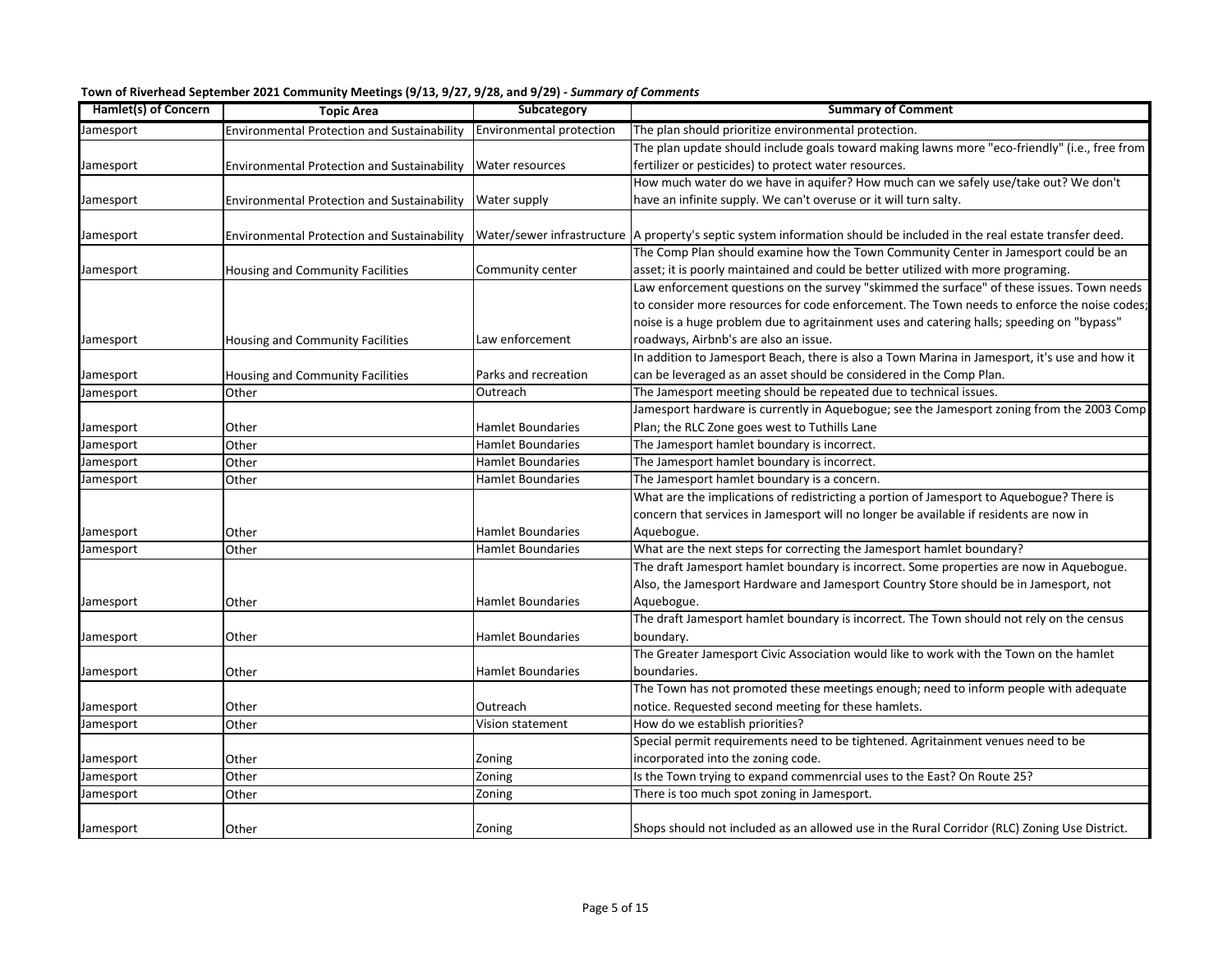| Town of Riverhead September 2021 Community Meetings (9/13, 9/27, 9/28, and 9/29) - Summary of Comments |  |  |
|--------------------------------------------------------------------------------------------------------|--|--|
|--------------------------------------------------------------------------------------------------------|--|--|

| Hamlet(s) of Concern | <b>Topic Area</b>                                                        | Subcategory           | <b>Summary of Comment</b>                                                                         |
|----------------------|--------------------------------------------------------------------------|-----------------------|---------------------------------------------------------------------------------------------------|
|                      |                                                                          |                       | The Greater Jamesport Civic Association would like to work with the Town on the zoning of the     |
| Jamesport            | Other                                                                    | Zoning                | area.                                                                                             |
|                      |                                                                          |                       | The wineries, new restaurants with outdoor dining, agri-businesses and other emerging             |
|                      |                                                                          | Adverse effects from  | business opportunities are positive for the economy, but these uses have adverse effects          |
|                      |                                                                          | outdoor               | associated with them too. Those adverse effects need to be identified and ways to mitigate        |
| Jamesport            | Route 58 and Economic Development                                        | dining/agritainment   | them should be identified in the Comp Plan.                                                       |
| Jamesport            | Route 58 and Economic Development                                        | Retail reuse          | Retail should not be expanded farther east into the Town's rural hamlets.                         |
| Jamesport            | TDR/Farmland Preservation                                                | Farmland preservation | The plan should address farmland preservation.                                                    |
| lamesport            | TDR/Farmland Preservation                                                | Rural character       | Preserving the rural character of the hamlet is important.                                        |
| Jamesport            | TDR/Farmland Preservation                                                | Zoning                | Many uses on farmland are nonconforming retail /non-Agricultural uses.                            |
|                      |                                                                          |                       | Roads such as Peconic Bay Blvd. are used by bicyclists for recreation and commuting; need to      |
|                      |                                                                          |                       | alert motorists that bikes are in the roadway. Safety issue of using this as a "by-pass" for Main |
| Jamesport            | Transportation                                                           | <b>Bicycles</b>       | rouadways.                                                                                        |
|                      |                                                                          |                       |                                                                                                   |
|                      |                                                                          |                       | There is speeding on roads that are categorized as "bypasses." Related safety issues as people    |
| Jamesport            | Transportation                                                           | <b>Bypasses</b>       | use these same roads for biking, walking and running, this conflicting use should be addressed.   |
|                      |                                                                          |                       | There's been an influx of restaurants/businesses along Main Road without adequate parking         |
| Jamesport            | Transportation                                                           | Parking               | and sidewalks provided.                                                                           |
|                      |                                                                          |                       | A developer is buying up numerous properties and is now the second largest landowner in           |
| Jamesport; Aquebogue | Route 58 and Economic Development                                        | Development           | Jameport/Aquebogue.                                                                               |
|                      |                                                                          |                       | RB-80 zoning should remain and not be a receiving area that increases density. TDR Program        |
| Jamesport; Laurel    | TDR/Farmland Preservation                                                | Receiving areas       | to be expanded to RB-80 in Jamesport and Laurel.                                                  |
| Manorville           | Environmental Protection and Sustainability                              | Drinking water supply | The Town should prioritize getting clean water for the people of Manorville.                      |
| Manorville           | Environmental Protection and Sustainability                              | Drinking water supply | There are emerging groundwater contaminants in Manorville and across Long Island.                 |
|                      |                                                                          |                       | The Town is addressing the water quality issue in Manorville. The Town held a Water Forum         |
|                      |                                                                          |                       | on 9/22/21 and is on the verge of getting a grant from the federal government to address the      |
|                      |                                                                          |                       | problem. The Town has to match 20 percent of all grants received. The cost is estimated at \$9    |
| Manorville           | <b>Environmental Protection and Sustainability</b>                       | Drinking water supply | million.                                                                                          |
|                      |                                                                          |                       |                                                                                                   |
|                      |                                                                          |                       | When will the Town do something regarding contamination of private water wells in                 |
|                      |                                                                          |                       | Manorville? It is important to get clean water for Manorville as soon as possible. There needs    |
| Manorville           | Environmental Protection and Sustainability                              | Drinking water supply | to be discussions with Suffolk County Water Authority and the Town of Brookhaven.                 |
|                      |                                                                          |                       |                                                                                                   |
|                      |                                                                          |                       | The Town has plenty of water but needs infrastructure to supply public drinking water to the      |
|                      |                                                                          |                       | homes in Manorville. This is estimated to cost \$9 million. The Town is seeking a grant from the  |
|                      |                                                                          |                       | federal government to cover a portion of the costs. The appropriations committee is reviewing     |
|                      |                                                                          |                       | a proposed Town bond. Once funding is approved, H2M will design it; it will require about 8       |
|                      |                                                                          |                       | months of building infrastructure for the Town to bring water to the residents' homes. SCWA is    |
| Manorville           | Environmental Protection and Sustainability   Drinking water supply      |                       | not offering individual hookups. This will be not result in any cost to taxpayers.                |
|                      |                                                                          |                       | Town is pursuing grants for expanding water district to areas south and east of EPCAL where       |
| Manorville           | Environmental Protection and Sustainability   Water/sewer infrastructure |                       | contamination has been identified.                                                                |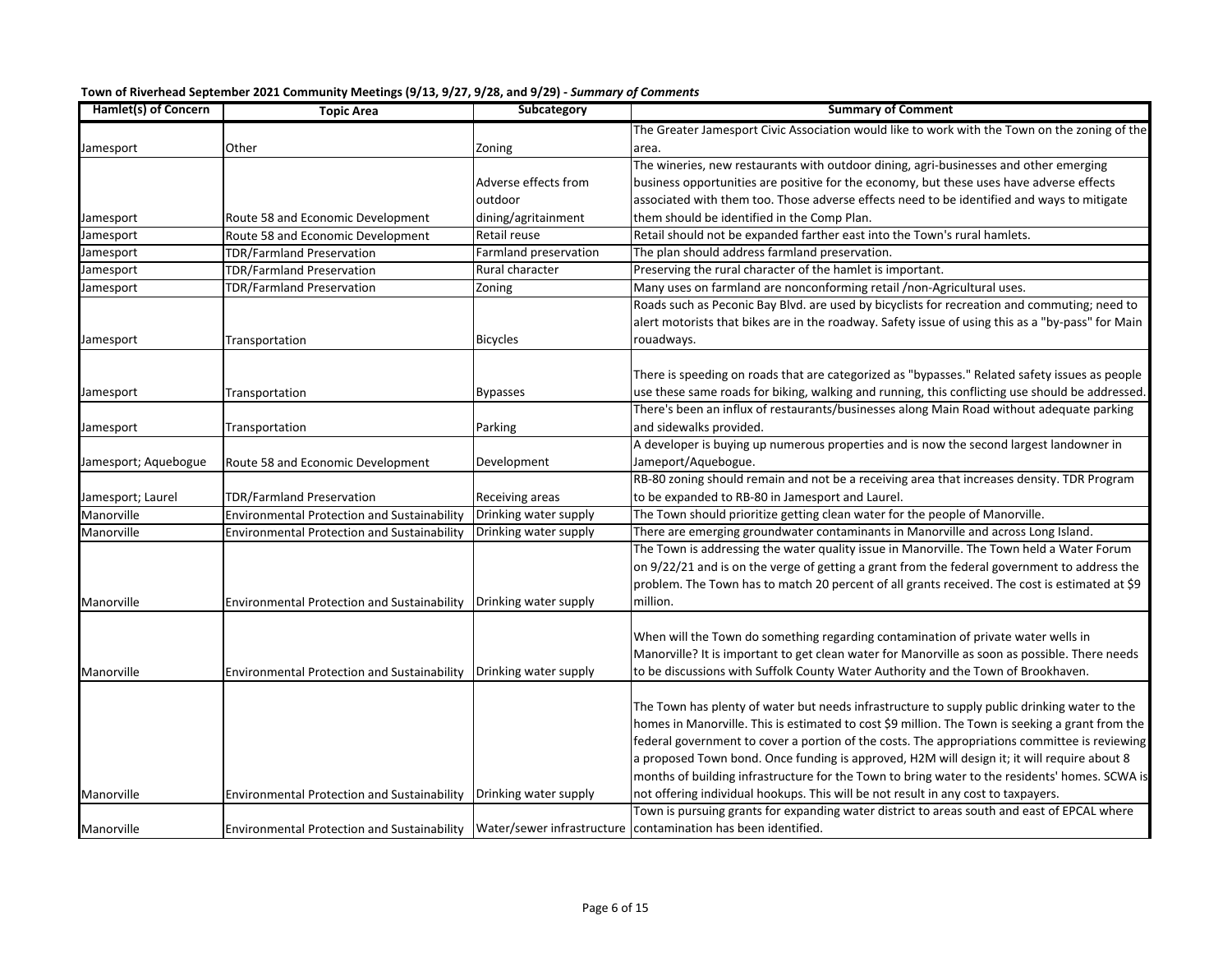| Hamlet(s) of Concern          | <b>Topic Area</b>                                  | Subcategory            | <b>Summary of Comment</b>                                                                       |
|-------------------------------|----------------------------------------------------|------------------------|-------------------------------------------------------------------------------------------------|
|                               |                                                    |                        | The Town should ensure that the industrial zoning is not expanded to the areas surrounding      |
|                               |                                                    |                        | the United Riverhead petroleum storage (Terminal) (URT) facility and that it remains            |
|                               |                                                    |                        | residential. (URT recently purchased 5 large residential properties adjacent to thier existing  |
| Northville                    | <b>Environmental Protection and Sustainability</b> | Industrial zoning      | property, we don't want to see those be rezoned industrial.)                                    |
|                               |                                                    |                        | Town should consider an Overlay district on the Historic Sound Avenue Corridor to protect       |
| Northville                    | <b>Environmental Protection and Sustainability</b> | Zoning                 | Open Space, the rural character of the area, and to address noise issues.                       |
|                               |                                                    |                        | Why is Northville being made its own hamlet? It should be combined with Aquebogue or            |
|                               |                                                    |                        | otherwise much smaller than represented. Consider the following boundaries: Sound Avenue        |
| Northville                    | Other                                              | Hamlet Boundaries      | north to Pier Avenue.                                                                           |
|                               |                                                    |                        | The 2003 plan update included a visioning process. How did that plan help the Town, or what     |
|                               |                                                    |                        | fell through the cracks? That plan also had a specific delineation of the commercial areas of   |
| Northville                    | Other                                              | Vision statement       | the hamlets that needs to be tightened up.                                                      |
| Riverhead                     | <b>Environmental Protection and Sustainability</b> | Habitat                | Protection of habitat needs more consideration.                                                 |
| Riverhead                     | Environmental Protection and Sustainability        | Open Space             | The Town should consider rezoning industrial areas to protect open space.                       |
|                               |                                                    |                        |                                                                                                 |
| Riverhead                     | <b>Environmental Protection and Sustainability</b> |                        | Water/sewer infrastructure There needs to be discussion of providing sewers at Roanoke Landing. |
|                               |                                                    |                        | There needs to be a limit to apartments complexes which can have adverse effects. Other         |
|                               |                                                    |                        | towns need to share the need to provide diverse housing options. Riverhead cannot sustain       |
|                               |                                                    |                        | the number of apartments being added to the school district in neighboring towns (i.e.,         |
| Riverhead                     | Housing and Community Facilities                   | Apartments             | Southampton).                                                                                   |
|                               |                                                    |                        | Riverhead cannot handle the influx of students coming from neighboring school districts (e.g.,  |
|                               |                                                    |                        | Southampton has seen a 30 percent decline in student population, while Riverhead is             |
|                               |                                                    |                        | experiencing the opposite). Riverhead should work with the Town of Southampton on               |
| Riverhead                     | Housing and Community Facilities                   | <b>School District</b> | potential solutions.                                                                            |
|                               |                                                    |                        | Adopt a small lot law similar to Southampton that has a "3/10" and "4/10" provision reducing    |
|                               |                                                    |                        | rear yard by 3/10 and side yard by 4/10 based upon lot width and depth. Delete "DRC" in code;   |
|                               |                                                    |                        | it requires 10,000-sf buildings on Route 58, which are obsolete; convert DRC to BC. Permit      |
|                               |                                                    |                        | Veteran housing in all zoning districts. Permit "school" uses in more zoning districts (e.g.,   |
|                               |                                                    |                        | vocational schools should be permitted in Industrial and PIP zoning districts). Allow more uses |
| Riverhead                     | Other                                              | Zoning                 | in PIP zoning districts.                                                                        |
| Riverhead                     | Route 58 and Economic Development                  | Retail/Retail reuse    | Reuse of vacant stores should be prioritized over clearing land for new buildings.              |
|                               |                                                    |                        | Big and bold stores are more appropriate on Route 58, without cutting down trees, compared      |
| Riverhead                     | Route 58 and Economic Development                  | Retail/Retail reuse    | to Downtown.                                                                                    |
|                               |                                                    |                        | Delete "DRC" in code; it requires 10,000-sf buildings on Route 58, which are obsolete; convert  |
| Riverhead                     | Route 58 and Economic Development                  | Zoning                 | DRC to BC.                                                                                      |
|                               |                                                    |                        | A portion of grant money for projects around the train station will incorporate paths from the  |
|                               |                                                    | Pedestrians/bikes      | train station to the new development.                                                           |
| Riverhead<br>South Jamesport; | Transportation                                     | Department of Consumer | The Town should incorporate a Department of Consumer Affairs into its plan to serve as a        |
| Townwide                      |                                                    | Affairs                |                                                                                                 |
|                               | Housing and Community Facilities                   |                        | liaison with the community regarding housing affordability.                                     |
| South Jamesport;              |                                                    |                        | The Town should conduct outreach to those who work in the Town but cannot afford to live        |
| Townwide                      | Other                                              | Outreach               | here.                                                                                           |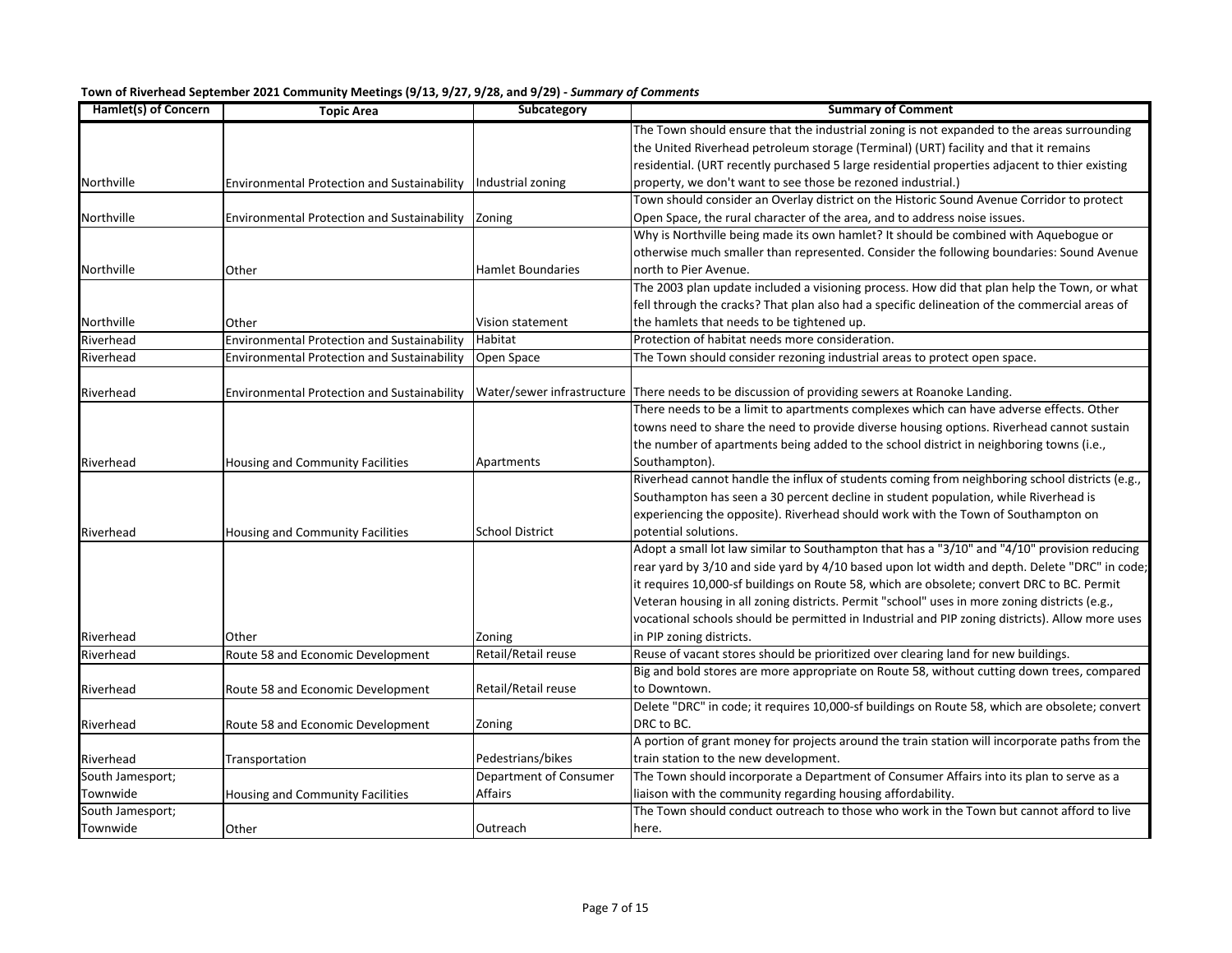| Hamlet(s) of Concern | <b>Topic Area</b>                                              | Subcategory                         | <b>Summary of Comment</b>                                                                                                                                                                                                                                                                                                                                                                                                                                                                                                                                                                                                                                                                                                                                                                                                                                                                                                                                                                                                                                                                                                                        |
|----------------------|----------------------------------------------------------------|-------------------------------------|--------------------------------------------------------------------------------------------------------------------------------------------------------------------------------------------------------------------------------------------------------------------------------------------------------------------------------------------------------------------------------------------------------------------------------------------------------------------------------------------------------------------------------------------------------------------------------------------------------------------------------------------------------------------------------------------------------------------------------------------------------------------------------------------------------------------------------------------------------------------------------------------------------------------------------------------------------------------------------------------------------------------------------------------------------------------------------------------------------------------------------------------------|
|                      |                                                                |                                     | The 2003 plan did not mention climate change. The Town needs to address the effects of<br>climate change. The Town should appoint a consultant to work on the completing the Climate<br>Smart Community Program. If the Town can achieve Bronze level it will provide more<br>opportunities for grants. There are 11 issues that the Town can incorporate into the<br>comprehensive plan update to achieve bronze level of certification, including 1)<br>Comprehensive Plan with Sustainability Elements (3-21 points); 2) Climate Vulnerability<br>Assessment (4-16 points); 3) Climate Resilience Vision (3 points); 4) Climate Smart Resiliency<br>Planning (6 points); 5) Climate Adaption Strategies (2-8 points); 6) Climate Resiliency in Local<br>Plans and Projects (under review); 7) Hazard Mitigation Plan Updates (under review); 8)<br>Watershed Assessment (2-6 points); 9) Strategic Relocation Out of Flood-prone Areas (under<br>review); 10) Nature-based Shoreline Protection (under review); and 11) Consideration of Sea-<br>level Rise in Coastal Development (under review). The Town may be able to get credit for all |
| Townwide             | Environmental Protection and Sustainability                    | Climate Change                      | the carbon dioxide it is removing from the atmosphere through its solar energy projects.                                                                                                                                                                                                                                                                                                                                                                                                                                                                                                                                                                                                                                                                                                                                                                                                                                                                                                                                                                                                                                                         |
| Townwide             | <b>Environmental Protection and Sustainability</b>             | Climate change (Wild Fires)         | The Town needs to manage wild fires, especially in the Pine Barrens and during drought, and in<br>light of the planned development at EPCAL.                                                                                                                                                                                                                                                                                                                                                                                                                                                                                                                                                                                                                                                                                                                                                                                                                                                                                                                                                                                                     |
| Townwide             | <b>Environmental Protection and Sustainability</b>             | Climate change; renewable<br>energy | The Town should consider net zero retrofits. The Town should work with NYSDEC on the<br>Climate Smart Communities program. The Town needs to secure grants to address climate<br>change and renewable energy and achieve bronze level certification.                                                                                                                                                                                                                                                                                                                                                                                                                                                                                                                                                                                                                                                                                                                                                                                                                                                                                             |
| Townwide             | <b>Environmental Protection and Sustainability</b>             | <b>EPCAL</b>                        | The Town must terminate the Triple Five contract to protect critcially endangered habitat at<br>EPCAL, and provide development opportunities for Town residents and businesses. The<br>original 50-lot subdivision would be a good start.                                                                                                                                                                                                                                                                                                                                                                                                                                                                                                                                                                                                                                                                                                                                                                                                                                                                                                        |
| Townwide             | <b>Environmental Protection and Sustainability</b>             | <b>LWRP</b>                         | The Town was working on a Local Waterfront Revitalization Plan (LWRP) that was 98 percent<br>complete at one time that the consultants should be aware of.                                                                                                                                                                                                                                                                                                                                                                                                                                                                                                                                                                                                                                                                                                                                                                                                                                                                                                                                                                                       |
| Townwide             | <b>Environmental Protection and Sustainability</b>             | Offshore Wind                       | What are the benefits of offshore wind for the Town of Riverhead?                                                                                                                                                                                                                                                                                                                                                                                                                                                                                                                                                                                                                                                                                                                                                                                                                                                                                                                                                                                                                                                                                |
| Townwide             | <b>Environmental Protection and Sustainability</b>             | Open Space                          | The protection of open space is important.                                                                                                                                                                                                                                                                                                                                                                                                                                                                                                                                                                                                                                                                                                                                                                                                                                                                                                                                                                                                                                                                                                       |
| Townwide             | <b>Environmental Protection and Sustainability</b>             | Open Space                          | Development should not come at the expense of cutting down trees.                                                                                                                                                                                                                                                                                                                                                                                                                                                                                                                                                                                                                                                                                                                                                                                                                                                                                                                                                                                                                                                                                |
| Townwide             | <b>Environmental Protection and Sustainability</b>             | Peconic Estuary Partnership         | The Town should collaborate with Peconic Estuary Partnership regarding their comprehensive<br>management plan.                                                                                                                                                                                                                                                                                                                                                                                                                                                                                                                                                                                                                                                                                                                                                                                                                                                                                                                                                                                                                                   |
| Townwide             | Environmental Protection and Sustainability   Renewable Energy |                                     | The CLCPA was mentioned. What is the Town doing with the building code to reduce emissions<br>by 50 percent in just 5 years? Are we considering townwide retrofits to meet 2030 goals?<br>Building space heating and cooling is responsible for 40 percent of carbon emissions. Building<br>retrofits also provides jobs, mentorships, and trainings and is being done all across the U.S.<br>The Town needs to preserve open space and scenic quality in accordance with the goals of the                                                                                                                                                                                                                                                                                                                                                                                                                                                                                                                                                                                                                                                       |
| Townwide             | <b>Environmental Protection and Sustainability</b>             | Scenic quality                      | 2003 Comp. Plan. The Town Boards are there not to approve development but to assess<br>whether it belongs.                                                                                                                                                                                                                                                                                                                                                                                                                                                                                                                                                                                                                                                                                                                                                                                                                                                                                                                                                                                                                                       |
| Townwide             | <b>Environmental Protection and Sustainability</b>             | Scenic quality                      | Is AKRF aware of the State's process for designating scenic corridors?                                                                                                                                                                                                                                                                                                                                                                                                                                                                                                                                                                                                                                                                                                                                                                                                                                                                                                                                                                                                                                                                           |
| Townwide             | Environmental Protection and Sustainability                    | Scenic quality                      | There is a need to define "scenic" versus "historic."                                                                                                                                                                                                                                                                                                                                                                                                                                                                                                                                                                                                                                                                                                                                                                                                                                                                                                                                                                                                                                                                                            |
| Townwide             | <b>Environmental Protection and Sustainability</b>             | Scenic/historic corridors           | The Town should consider the designation of scenic/historic roads that limit their use.                                                                                                                                                                                                                                                                                                                                                                                                                                                                                                                                                                                                                                                                                                                                                                                                                                                                                                                                                                                                                                                          |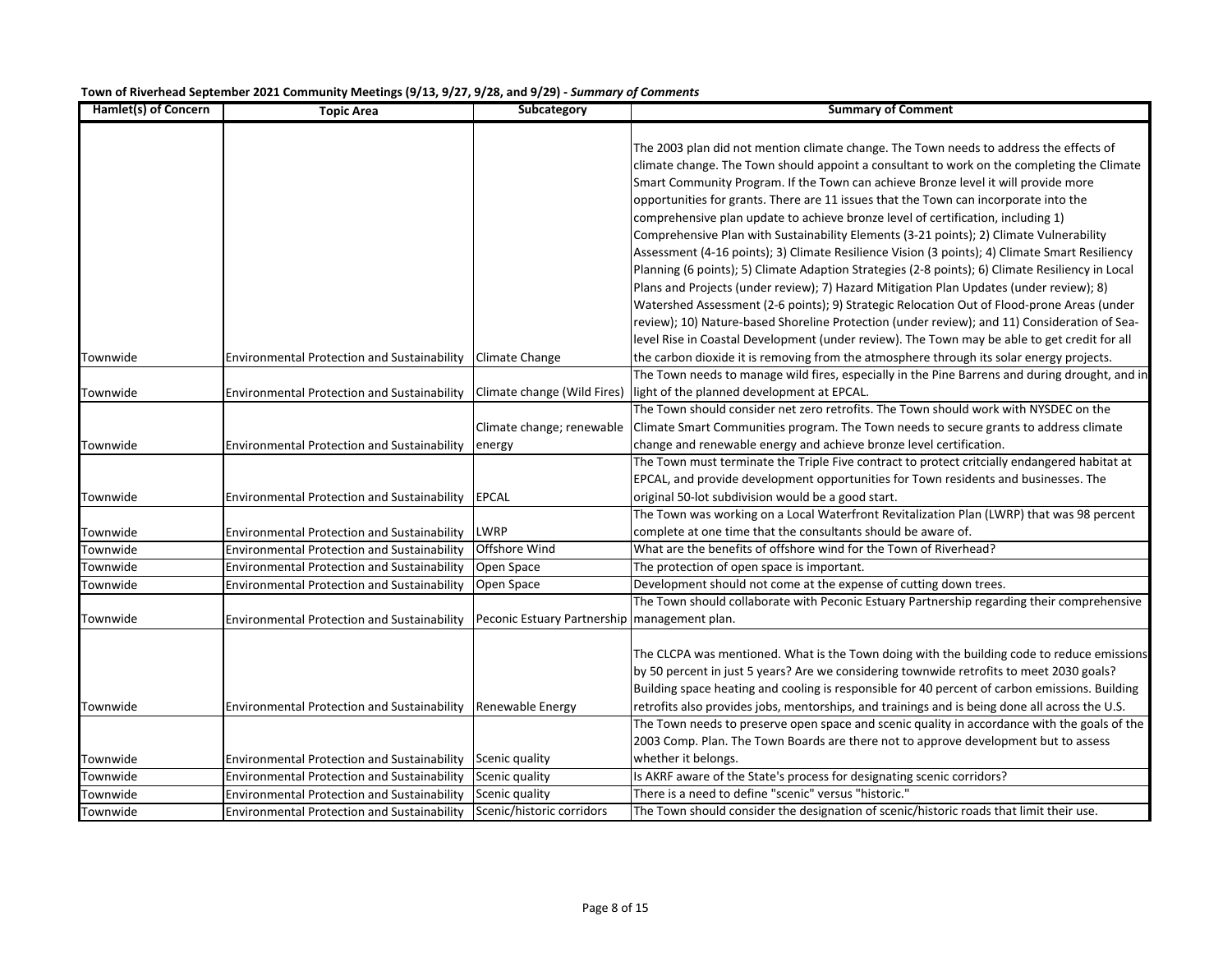| Hamlet(s) of Concern | <b>Topic Area</b>                                                 | Subcategory                | <b>Summary of Comment</b>                                                                                                                                                                                                                                                                                                                                                                                                                                                                                                                                                                                                                                                              |
|----------------------|-------------------------------------------------------------------|----------------------------|----------------------------------------------------------------------------------------------------------------------------------------------------------------------------------------------------------------------------------------------------------------------------------------------------------------------------------------------------------------------------------------------------------------------------------------------------------------------------------------------------------------------------------------------------------------------------------------------------------------------------------------------------------------------------------------|
| Townwide             | Environmental Protection and Sustainability Scenic/visual quality |                            | Section 5 of the 2003 Comp. Plan describes protecting visual quality; 18 corridors were<br>identified that should be considered including Edwards Avenue. Solar does not enhance scenic<br>quality; it inhibits the view of the scenic corridor, which conflicts with the intent of the plan.                                                                                                                                                                                                                                                                                                                                                                                          |
|                      |                                                                   |                            |                                                                                                                                                                                                                                                                                                                                                                                                                                                                                                                                                                                                                                                                                        |
| Townwide             | <b>Environmental Protection and Sustainability</b>                |                            | Water/sewer infrastructure The Town needs the water infrastructure to keep pace with development.                                                                                                                                                                                                                                                                                                                                                                                                                                                                                                                                                                                      |
| Townwide             | <b>Environmental Protection and Sustainability</b>                | Solar moratorium           | The Town should consider a solar moratorium until the comprehensive plan is adopted.                                                                                                                                                                                                                                                                                                                                                                                                                                                                                                                                                                                                   |
| Townwide             | <b>Environmental Protection and Sustainability</b>                | Solid waste                | Most of the waste in this country is shipped overseas; is the Town looking at this issue?                                                                                                                                                                                                                                                                                                                                                                                                                                                                                                                                                                                              |
|                      |                                                                   |                            | None of the Town's waste is shipped overseas. The majority goes to Covanta and is<br>incinerated. Recycling goes to Islip and then may be sold overseas as a commodity. Glass is not                                                                                                                                                                                                                                                                                                                                                                                                                                                                                                   |
| Townwide             | <b>Environmental Protection and Sustainability</b>                | Solid waste                | recycled on Long Island.                                                                                                                                                                                                                                                                                                                                                                                                                                                                                                                                                                                                                                                               |
| Townwide             | <b>Environmental Protection and Sustainability</b>                | Solid waste                | The Town should look into establishing a glass repurposing facility.                                                                                                                                                                                                                                                                                                                                                                                                                                                                                                                                                                                                                   |
| Townwide             | <b>Environmental Protection and Sustainability</b>                | Solid waste                | The Town is updating its Solid Waste Management Plan                                                                                                                                                                                                                                                                                                                                                                                                                                                                                                                                                                                                                                   |
|                      |                                                                   |                            | Recyclable waste goes to Islip's Facility for transport to Brookhaven's sorting facility. Non-<br>recyclable waste goes to Covanta Incinerator in Nassau, and ash goes to Brookhaven Landfill.                                                                                                                                                                                                                                                                                                                                                                                                                                                                                         |
| Townwide             | <b>Environmental Protection and Sustainability</b>                | Solid waste                | Need a glass repurposing facility to wash glass so it can be recycled.                                                                                                                                                                                                                                                                                                                                                                                                                                                                                                                                                                                                                 |
|                      |                                                                   |                            | There are contaminant's in the Town's landfill. There are a lot of emerging contaminants on                                                                                                                                                                                                                                                                                                                                                                                                                                                                                                                                                                                            |
| Townwide             | <b>Environmental Protection and Sustainability</b>                | Solid waste                | Long Island.                                                                                                                                                                                                                                                                                                                                                                                                                                                                                                                                                                                                                                                                           |
| Townwide             | <b>Environmental Protection and Sustainability</b>                | Water/sewer infrastructure | Will the comprehensive plan update project water/sewer demands based on current<br>conditions or past trends?                                                                                                                                                                                                                                                                                                                                                                                                                                                                                                                                                                          |
|                      |                                                                   |                            | The Affordable Housing Memo dated August 3, 2021 did not include any rental units in the DC-<br>3 Zoning Use District (e.g., 205 Osborne Avenue, which was recently proposed, or the potential<br>apartments from the TOD overlay build-out). The Town needs to look at affordable housing<br>from a regional perspective. To what degree are the other towns meeting their demands? The<br>Town of Southampton is adding 1,700 rental units in Riverside in the Riverhead School District,<br>which will have impacts in Riverhead (e.g., traffic). Despite documentation that the Town can<br>meet the demand through 2040, the memo concludes with the suggestion that the Town may |
| Townwide             | Housing and Community Facilities                                  | Affordable Housing         | wish to add 300-500 new designated affordable units.                                                                                                                                                                                                                                                                                                                                                                                                                                                                                                                                                                                                                                   |
|                      |                                                                   |                            | It is not evident how the analysis supports the conclusion that "a nominal amount of new<br>designated, affordable housing would help to meet the existing and future needs of lower-<br>income populations over the analysis period." Similarly the last sentence of the report,<br>"However, the Town may wish to add up to 300-500 new designated affordable units over the<br>planning period to meet the needs of the existing and future lower-income populations." is not                                                                                                                                                                                                       |
| Townwide             | Housing and Community Facilities                                  | Affordable Housing         | substantiated.                                                                                                                                                                                                                                                                                                                                                                                                                                                                                                                                                                                                                                                                         |
| Townwide             | Housing and Community Facilities                                  | <b>Apartment Cap</b>       | Is the Town thinking of implementing another cap on the number of additional units allowed<br>in areas outside of the DC-1 Zoning Use District?                                                                                                                                                                                                                                                                                                                                                                                                                                                                                                                                        |
| Townwide             | Housing and Community Facilities                                  | Assisted living            | There is a need for assisted living to support the Town's aging/senior population.                                                                                                                                                                                                                                                                                                                                                                                                                                                                                                                                                                                                     |
| Townwide             | Housing and Community Facilities                                  | <b>Fire services</b>       | Will the Town consider expansion of fire services as well as fixed or partial paid firefighters?                                                                                                                                                                                                                                                                                                                                                                                                                                                                                                                                                                                       |
| Townwide             | <b>Housing and Community Facilities</b>                           | Homeless/Impoverished      | The homeless population is not going anywhere and needs to be addressed. The plan should<br>prioritize the most impoverished.                                                                                                                                                                                                                                                                                                                                                                                                                                                                                                                                                          |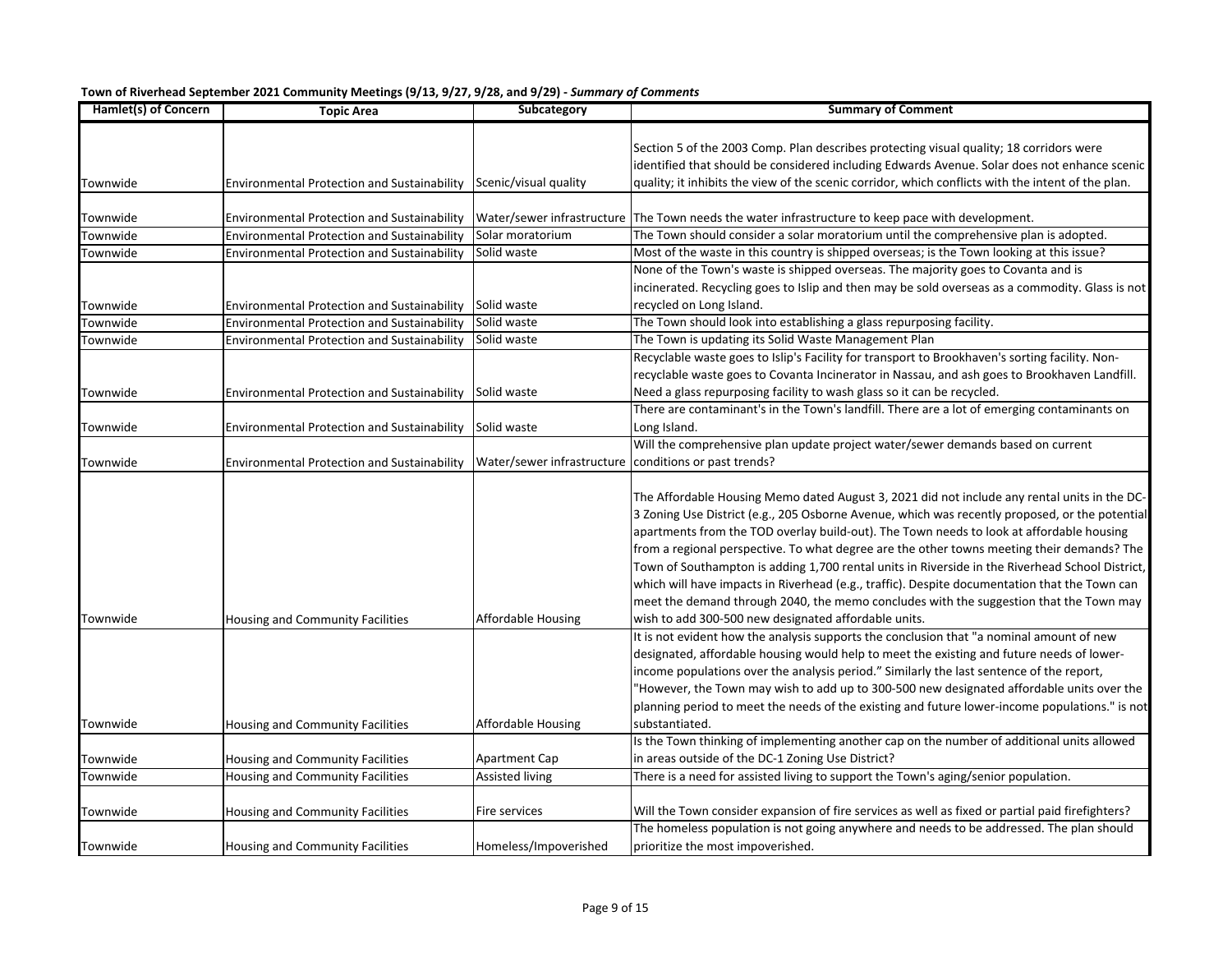| Hamlet(s) of Concern | <b>Topic Area</b>                       | Subcategory               | <b>Summary of Comment</b>                                                                        |
|----------------------|-----------------------------------------|---------------------------|--------------------------------------------------------------------------------------------------|
|                      |                                         |                           |                                                                                                  |
| Townwide             | Housing and Community Facilities        | Housing                   | Will the housing elements of the three proposed projects be compliant with the Pattern Book?     |
| <b>Townwide</b>      | Housing and Community Facilities        | Housing                   | The plan should address the need for housing for young people.                                   |
| <b>Townwide</b>      | Housing and Community Facilities        | Safety                    | Safety should be addressed, including numbers of officers needed in a police department.         |
| <b>Townwide</b>      | Housing and Community Facilities        | Schools                   | Overcrowding in schools is an issue.                                                             |
| <b>Townwide</b>      | Housing and Community Facilities        | Schools                   | The Town should collaborate with Cornell.                                                        |
|                      |                                         |                           |                                                                                                  |
| Townwide             | Housing and Community Facilities        | Short-term rentals        | The Town needs to ensure that the existing housing stock does not become short-term rentals.     |
|                      |                                         |                           | Will safety be considered in the comprehensive plan update? Safety needs to keep pace with       |
| Townwide             | Housing and Community Facilities        | Signage/Safety            | development.                                                                                     |
| <b>Townwide</b>      | <b>Housing and Community Facilities</b> | Speed limit enforcement   | How do we get the Town police to enforce the speed limits and truck weight limits?               |
| <b>Townwide</b>      | Housing and Community Facilities        | Speed limit enforcement   | Residents can contact the Riverhead Police Department to report speed limit violations.          |
|                      |                                         |                           | The Town should reach out to the unhoused population and those that are in or recently           |
| Townwide             | Housing and Community Facilities        | Unhoused population       | released from the criminal justice system, to get their input into the plan update.              |
|                      |                                         |                           | The Town should collaborate with Cornell on higher education opportunities, and invlove them     |
| Townwide             | Housing and Community Facilities        | Universities              | in the Comp Plan as the State's Land Grant Institution active in this area.                      |
|                      |                                         |                           | There were two veteran houses; one owned by a 501(c) organization and other owned by             |
|                      |                                         |                           | individual who rented it out; the house closed because the property owner put it up for sale;    |
| Townwide             | Housing and Community Facilities        | Veteran housing           | veterans were displaced. There's a need for veterans housing.                                    |
| <b>Townwide</b>      | Other                                   | 2003 Comp Plan Goals      | How would the Town rate the success of the 2003 Comp Plan overall?                               |
|                      |                                         |                           |                                                                                                  |
|                      |                                         |                           | We are updating the 2003 plan; this is not a new plan. We need to look at what was addressed     |
|                      |                                         |                           | in the 2003 plan. Section 5 p. 15 includes Goal 5.5 to protect scenic quality. The Town          |
|                      |                                         |                           | identified Edwards Avenue as a scenic corridor but this is not being taken into consideration as |
|                      |                                         |                           | 700 acres in this area are developed with solar energy installations. We are getting off track   |
| Townwide             | Other                                   | 2003 Comp Plan Goals      | with respect to the goals for preserving scenic quality from the 2003 Comp. Plan.                |
|                      |                                         |                           | The purpose of the project is to update the 2003 Comp. Plan, not create a new one. It is         |
| Townwide             | Other                                   | 2003 Comp Plan Goals      | important to look back at those goals.                                                           |
|                      |                                         |                           | The Town should revisit the 2003 Comprehensive Plan goals to see which may have been             |
| Townwide             | Other                                   | 2003 Comprehensive Plan   | completed and which are no longer or still needed.                                               |
|                      |                                         |                           | The Central Advisory Committee is heavy with developer and business interests and less           |
|                      |                                         |                           | focused on open space preservation. Syd Bail was appointed to make sure that the civics have     |
| Townwide             | Other                                   | <b>Advisory Committee</b> | a seat.                                                                                          |
|                      |                                         |                           | Is the Town focused on getting grants to complete projects that were identified in the 2003      |
| Townwide             | Other                                   | Grants                    | Comp. Plan?                                                                                      |
| <b>Townwide</b>      | Other                                   | <b>Historic</b>           | Sound Avenue is considered a historic corridor and should be treated as one.                     |
| Townwide             | Other                                   | Outreach                  | Events should be held closer to the hamlets that are the focus of the presentation.              |
|                      |                                         |                           | The advisory committee has not met since February. Syd Bail will be a voice for open space       |
| Townwide             | Other                                   | Outreach                  | preservation.                                                                                    |
| <b>Townwide</b>      | Other                                   | Outreach                  | Will the residents be part of the new visioning process?                                         |
| <b>Townwide</b>      | Other                                   | Outreach                  | Has thought been given to moving the community meetings closer to the hamlets?                   |
| Townwide             | Other                                   | Outreach/Survey           | A 250 response rate for the survey is not good.                                                  |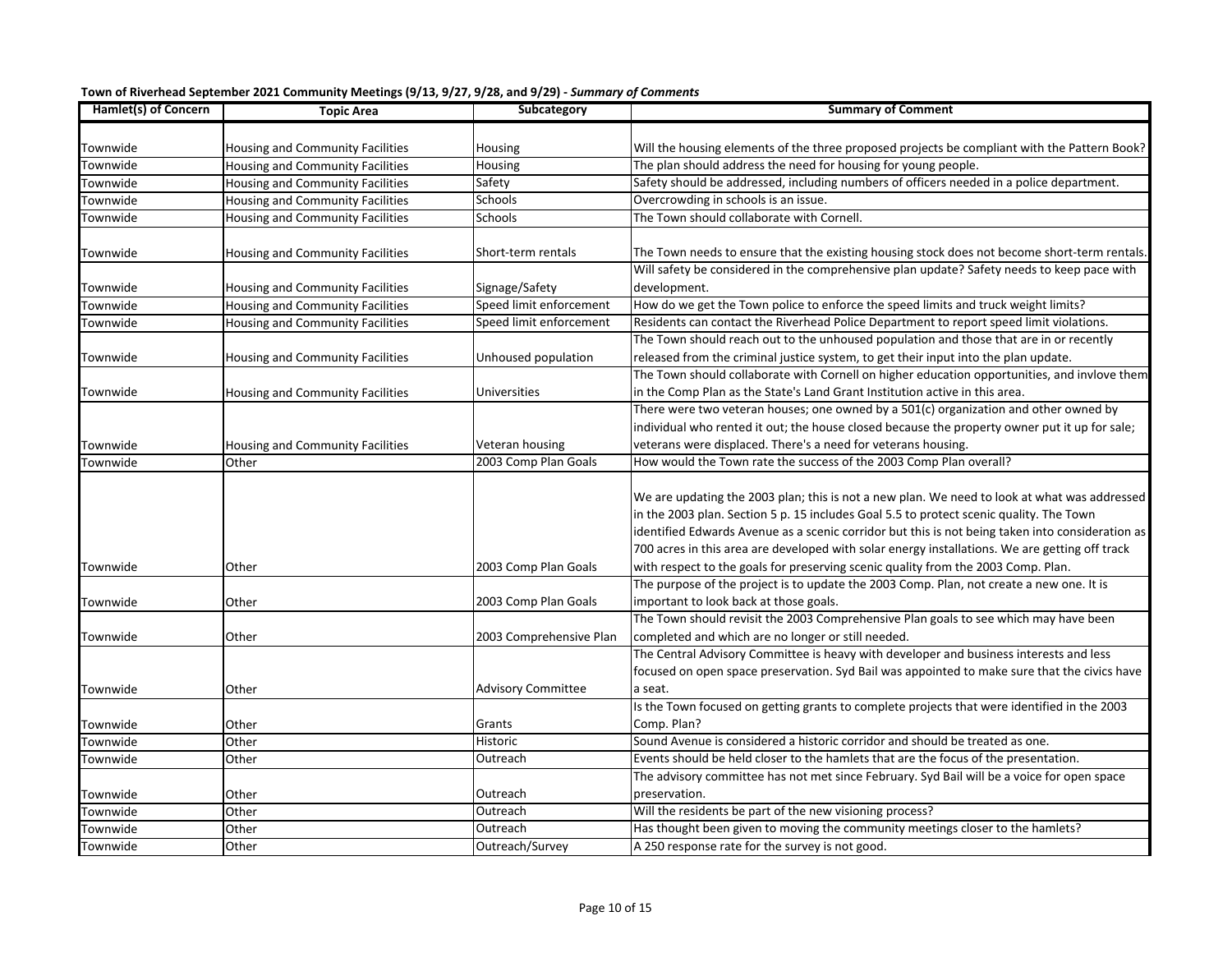| Town of Riverhead September 2021 Community Meetings (9/13, 9/27, 9/28, and 9/29) - Summary of Comments |  |  |  |  |
|--------------------------------------------------------------------------------------------------------|--|--|--|--|
|                                                                                                        |  |  |  |  |

| Hamlet(s) of Concern | <b>Topic Area</b> | Subcategory          | <b>Summary of Comment</b>                                                                     |
|----------------------|-------------------|----------------------|-----------------------------------------------------------------------------------------------|
| <b>Townwide</b>      | Other             | Outreach/Survey      | Did the Town consider direct mail for the survey?                                             |
|                      |                   |                      | The Town needs to be able to qualify the survey data to make sure each response is from a     |
| <b>Townwide</b>      | Other             | Outreach/Survey      | unique individual.                                                                            |
| <b>Townwide</b>      | Other             | Outreach/Survey      | Will the survey be kept open until the demographics is collected?                             |
| <b>Townwide</b>      | Other             | Outreach/Survey      | Are the stakeholder interviews posted on the project website?                                 |
| <b>Townwide</b>      | Other             | Outreach/Survey      | 250 responses to the comprehensive plan update survey is not a good response rate.            |
|                      |                   |                      | The comprehensive plan update survey has achieved a 1 percent response rate and the survey    |
| Townwide             | Other             | Outreach/Survey      | is still open.                                                                                |
| Townwide             | Other             | Safety               | The Town needs to consider the safety implications of adding new residents to the Town.       |
|                      |                   |                      | The Town is commended for resolving the audiovisual issues since the last community           |
| <b>Townwide</b>      | Other             | Technical            | meeting.                                                                                      |
| Townwide             | Other             | Water supply         | Water distribution needs to be improved.                                                      |
|                      |                   |                      | Southampton adopted a 3/10 and 4/10 law to address small lots that the Town of Riverhead      |
| Townwide             | Other             | Zoning               | could adapt (See Section 330-61).                                                             |
| <b>Townwide</b>      | Other             | Zoning               | Please explain what is meant by a small lot ordinance.                                        |
|                      |                   |                      | Look for projects that are not being proposed in the Town; there may be something wrong       |
| Townwide             | Other             | Zoning               | with the zoning.                                                                              |
|                      |                   |                      |                                                                                               |
|                      |                   |                      | How will the plan consider short-term rentals? The Town has stringent short-term rental       |
| <b>Townwide</b>      | Other             | Zoning               | regulations (not less than 28 days) compared to other towns that allow stays 14 days or less. |
| <b>Townwide</b>      | Other             | Zoning               | What is the definition of Rural Corridor?                                                     |
| Townwide             | Other             | Zoning               | Certain uses should be restricted in the APZ, such as wedding halls.                          |
| <b>Townwide</b>      | Other             | Zoning               | What is the definition of agritainment?                                                       |
| <b>Townwide</b>      | Other             | Zoning               | What percentage of acres on an 80,000-sf lo can be developed in the APZ?                      |
|                      |                   |                      | The only way to fill vacant space on Route 58 is to stop allowing development on virgin land  |
| Townwide             | Other             | Zoning               | elsewhere.                                                                                    |
|                      |                   |                      | The Town should consider a streamlined building approval process to expedite projects that    |
| <b>Townwide</b>      | Other             | Zoning               | conform to the code.                                                                          |
| Townwide             | Other             | Zoning               | Only a few projects have been built in the HC Zoning Use District.                            |
|                      |                   |                      |                                                                                               |
|                      |                   |                      | The Town should not be overly restrictive in terms of uses allowed by zoning. For example,    |
| Townwide             | Other             | Zoning               | look at the McDonald's that closed in Wading River because it didn't have a drive thru.       |
|                      |                   |                      | Is there a document that critiques the 2003 Comp. Plan in detail? Have the goals and          |
| Townwide             | Other             | 2003 Comp Plan Goals | objectives of the 2003 plan been met, or why not?                                             |
|                      |                   |                      | Have the 2003 Comp Plan goals been met? This is an update, not a new plan, which does note    |
| Townwide             | Other             | 2003 Comp Plan Goals | mean that we can't have new goals.                                                            |
|                      |                   |                      | The meeting should be repeated for these hamlets, and comments from the meeting               |
| Townwide             | Other             | Outreach             | summarized.                                                                                   |
| <b>Townwide</b>      | Other             | Outreach             | The community meetings should be listed on the Town's Calendar of Events.                     |
| <b>Townwide</b>      | Other             | Technical            | It was difficult to hear the audio on the Zoom, and to see the presentation.                  |
| Townwide             | Other             | Technical/Zoom       | The presentation needs to be more visible on the Zoom.                                        |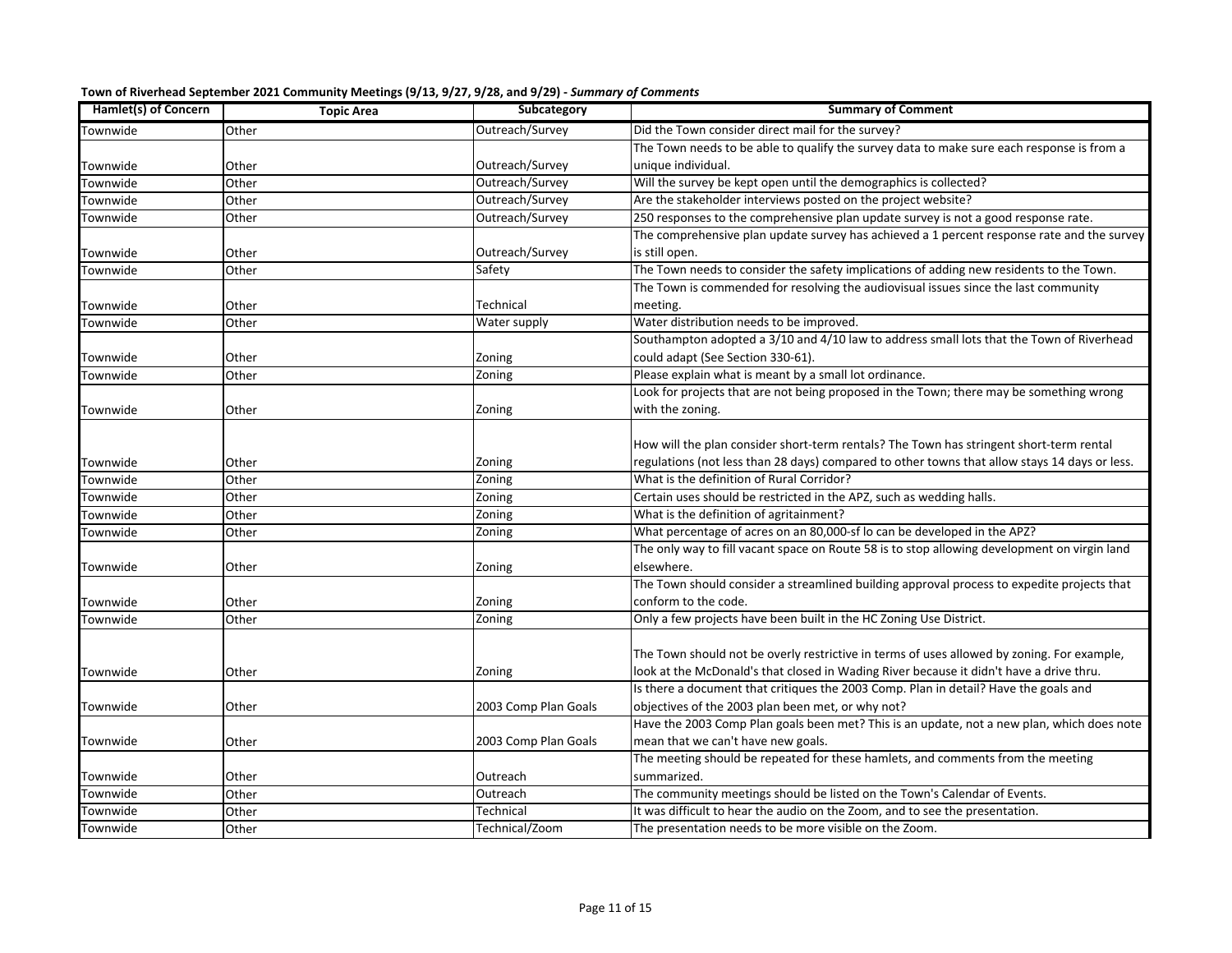| Hamlet(s) of Concern | <b>Topic Area</b>                                                      | Subcategory                | <b>Summary of Comment</b>                                                                                                                               |
|----------------------|------------------------------------------------------------------------|----------------------------|---------------------------------------------------------------------------------------------------------------------------------------------------------|
|                      |                                                                        |                            | What is meant by "flexible" zoning codes? Zoning shouldn't be flexible; granting of special                                                             |
| Townwide             | Other                                                                  | Zoning                     | permits should require extenuating circumstances.                                                                                                       |
|                      |                                                                        |                            | How does the proliferating "Agri-business/Agri-tainment" fit with the Town's codes? Some                                                                |
|                      |                                                                        |                            | consideration of what an appropriate total number and desnity of such uses needs to be                                                                  |
| Townwide             | Other                                                                  | Zoning                     | examined.                                                                                                                                               |
|                      |                                                                        |                            | The Town should consider requiring retrofitting (e.g., green roofs, solar, geothermal,                                                                  |
| Townwide             | Other                                                                  | Zoning                     | floodproofing).                                                                                                                                         |
| Townwide             | Other                                                                  | <b>Zoning Maps</b>         | The zoning maps online are hard to read.                                                                                                                |
| Townwide             | Route 58 and Economic Development                                      | Agritainment               | What is the definition of Agritainment?                                                                                                                 |
|                      |                                                                        |                            | The Town needs architectural review of the buildings along Route 58 so that there is more                                                               |
|                      |                                                                        |                            | uniform building design. There is a concern regarding nighttime lighting/signage; flat roof                                                             |
|                      |                                                                        |                            | buildings; non-uniform buildings. What is the status of adopting a form-based code for Route                                                            |
| Townwide             | Route 58 and Economic Development                                      | Architecture               | 58?                                                                                                                                                     |
| Townwide             | Route 58 and Economic Development                                      | <b>Business</b>            | The Town needs to encourage businesses to open up in the Town.                                                                                          |
|                      |                                                                        |                            |                                                                                                                                                         |
| Townwide             | Route 58 and Economic Development                                      | Employment                 | Is the employment being a presented a count of where workers live or where workers work?                                                                |
|                      |                                                                        | <b>Employment/Revenues</b> |                                                                                                                                                         |
| Townwide<br>Townwide | Route 58 and Economic Development<br>Route 58 and Economic Development | Employment/Revenues        | Is the Town considering employment and economic opportunities for increasing revenues?<br>Is our goal always to increase the Town's assessment/revenue? |
|                      |                                                                        |                            | EPCAL seems like a dead end that needs to be addressed in the plan update. EPCAL is                                                                     |
|                      |                                                                        |                            |                                                                                                                                                         |
|                      |                                                                        |                            | advertized as "shovel ready" but it really does not appear to be (e.g, environmental issues).                                                           |
|                      |                                                                        |                            | The Town should protect the 1000 acres that aredesignated as "environmentally sensitive" by                                                             |
| Townwide             | Route 58 and Economic Development                                      | <b>EPCAL</b>               | NYSDEC.                                                                                                                                                 |
|                      |                                                                        | Industrial/commercial      | The Town should consider a moratorium on the development of new industrial or commercial                                                                |
| Townwide             | Route 58 and Economic Development                                      | development                | space unless it is a reuse of vacant space.                                                                                                             |
|                      |                                                                        |                            | Will the comprehensive plan update include changes that have taken in place in the Town                                                                 |
| Townwide             | Route 58 and Economic Development                                      | Planning                   | through today?                                                                                                                                          |
| Townwide             | Route 58 and Economic Development                                      | Planning                   | Will the 1990 study be used to make decisions?                                                                                                          |
|                      |                                                                        |                            |                                                                                                                                                         |
| Townwide             | Route 58 and Economic Development                                      | Population                 | Will the Town identify a population goal? Some residents may not want population growth.                                                                |
| Townwide             | Route 58 and Economic Development                                      | Population                 | Will the Town look at the current rate of saturation growth or prior trends?                                                                            |
| Townwide             | Route 58 and Economic Development                                      | Retail reuse               | Vacant buildings should be reused before new retail/industrial development can be built.                                                                |
|                      |                                                                        |                            | Are there secondary roadways that can be built off of Route 58 to encourage commercial                                                                  |
|                      |                                                                        |                            | development to locate within the existing commercial corridor rather than spreading east and                                                            |
| Townwide             | Route 58 and Economic Development                                      | Roadways                   | west?                                                                                                                                                   |
| Townwide             | Route 58 and Economic Development                                      | Social migration           | Will the comprehensive plan update consider social migration?                                                                                           |
|                      |                                                                        |                            | The big picture is lost when the focus is on the hamlets. Existing vacant retail space should be                                                        |
|                      |                                                                        |                            | included in the plan update. Is an inventory being done? Big box is likely underutilized due to                                                         |
|                      |                                                                        |                            | the pandemic and "Amazon effect" shifting demand online. The Town should backfill existing                                                              |
| Townwide             | Route 58 and Economic Development                                      | Vacant retail              | vacancies before building new structures.                                                                                                               |
| Townwide             | <b>TDR/Farmland Preservation</b>                                       | Development                | Is the Town looking to incentivize developers to build greater density through TDR?                                                                     |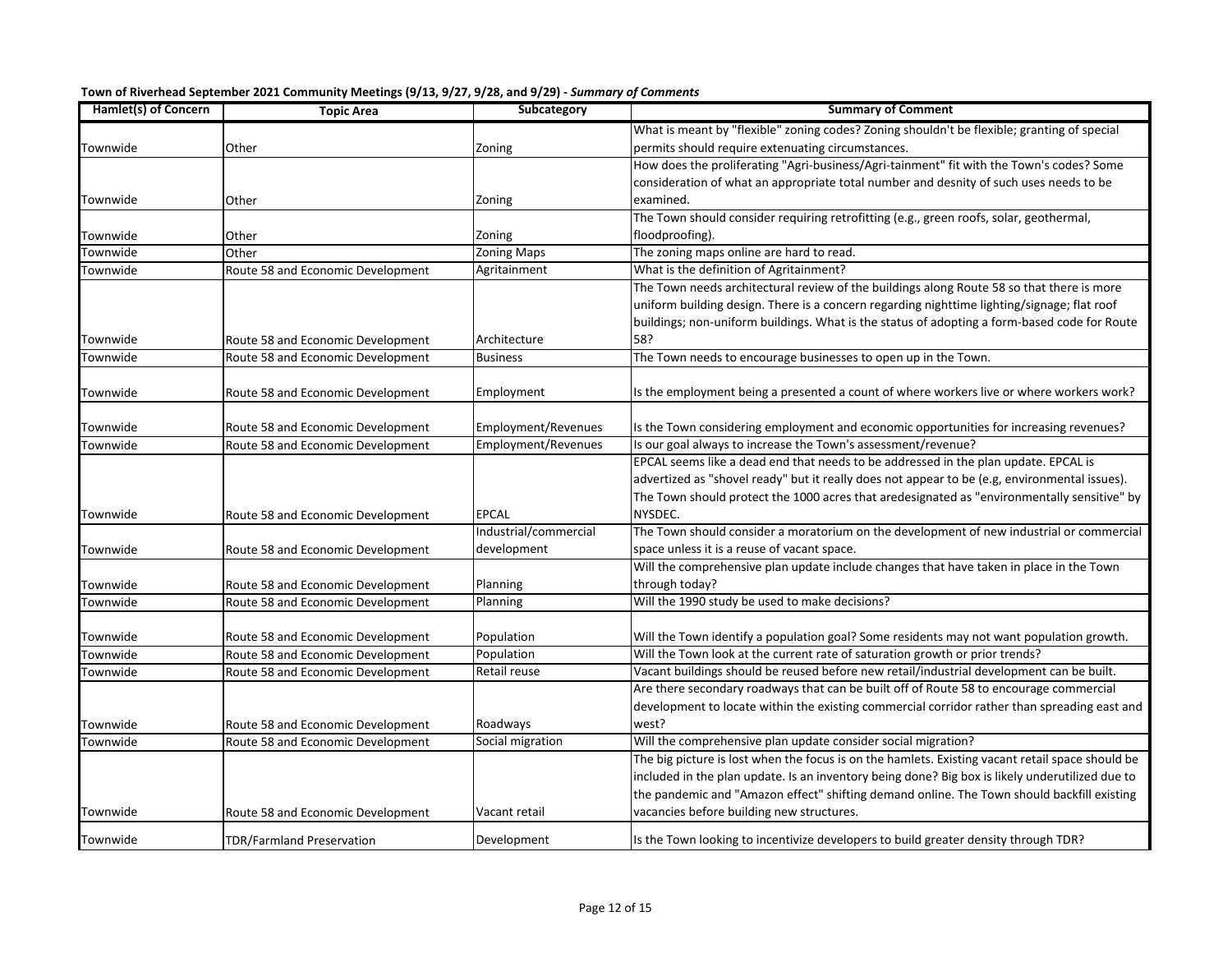| Hamlet(s) of Concern | <b>Topic Area</b>                | Subcategory                      | <b>Summary of Comment</b>                                                                        |
|----------------------|----------------------------------|----------------------------------|--------------------------------------------------------------------------------------------------|
|                      |                                  |                                  | The Town must terminate the Triple Five contract to protect critcially endangered habitat at     |
|                      |                                  |                                  | EPCAL, and provide development opportunities for Town residents and businesses. The              |
| Townwide             | TDR/Farmland Preservation        | <b>EPCAL</b>                     | original 50-lot subdivision would be a good start.                                               |
|                      |                                  |                                  | Why not allow farmers anywhere in the Town to sell their development rights (even if they are    |
| Townwide             | TDR/Farmland Preservation        | Farmland preservation            | not withing a sending area)?                                                                     |
| Townwide             | <b>TDR/Farmland Preservation</b> | Receiving areas                  | Will the RB-80 zoning district become a receiving area? Or will it remain 2-acres per house?     |
| Townwide             | TDR/Farmland Preservation        | <b>TDR</b>                       | The TDR needs to be re-written.                                                                  |
| Townwide             | TDR/Farmland Preservation        | Vacant land                      | The Town should prioritize vacant land rehabilitation.                                           |
| Townwide             | Transportation                   | <b>Buses</b>                     | Should small bus shelters be built at key bus stops?                                             |
|                      |                                  |                                  | There is support for addressing complete streets. Strongtowns.org is a good resource for         |
| Townwide             | Transportation                   | <b>Complete Streets</b>          | information about what works across the U.S.                                                     |
| Townwide             | Transportation                   | <b>Historic/Scenic Corridors</b> | Review list of 18 Scenic Corridors from 2003 Plan. Sound Avenue is a Historic Corridor.          |
|                      |                                  |                                  | The Town needs light rail to make it more integrated and to result in less carbon emissions into |
|                      |                                  |                                  | the region. The light rail could operate between hamlets; trains can stop at Roanoke Avenue      |
| Townwide             | Transportation                   | Light rail/transit               | and Greenport.                                                                                   |
| Townwide             | Transportation                   | Light rail/transit               | Is the Town participating in the County's Reimagine Transit initiative?                          |
|                      |                                  | Pedestrian and bikes (Bike       | The Town should revisit designated bike paths in the Town to evaluate whether some can be        |
| Townwide             | Transportation                   | paths)                           | improved or abandoned.                                                                           |
| Townwide             | Transportation                   | Police/Law Enforcement           | Need to enforce overweight truck restrictions and speeding                                       |
|                      |                                  |                                  | Is anyone carrying out a behavioral study to encourage residents/workers to take public          |
| Townwide             | Transportation                   | <b>Public Transit</b>            | transit?                                                                                         |
| Townwide             | Transportation                   | Traffic                          | Traffic congestion during harvest season should be addressed.                                    |
|                      |                                  |                                  | Suffolk Count Economic Development Department has developed a North Fork Traffic Task            |
| Townwide             | Transportation                   | <b>Traffic</b>                   | Force.                                                                                           |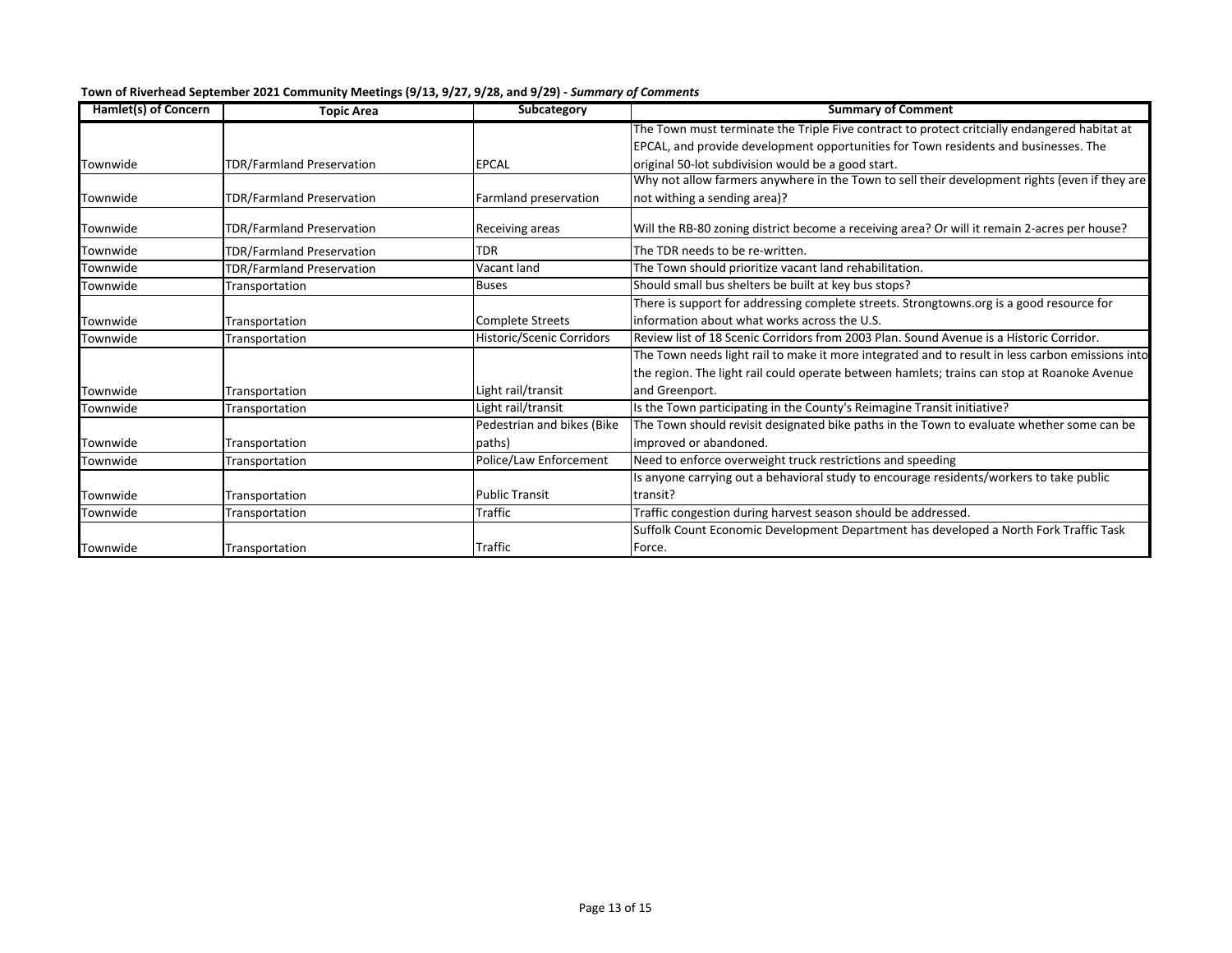# **Comments by Rank**

| <b>Row Labels</b>     | Count of Hamlet(s) of Concern | %     |
|-----------------------|-------------------------------|-------|
| Aquebogue             | 11                            | 3.5%  |
| <b>Baiting Hollow</b> |                               | 2.2%  |
| Calverton             | 20                            | 6.4%  |
| Downtown              | 39                            | 12.5% |
| Jamesport             | 42                            | 13.4% |
| Laurel                | 9                             | 2.9%  |
| Manorville            | 6                             | 1.9%  |
| Northville            | 12                            | 3.8%  |
| Riverhead             | 20                            | 6.4%  |
| South Jamesport       | 10                            | 3.2%  |
| Townwide              | 128                           | 40.9% |
| <b>Wading River</b>   | 9                             | 2.9%  |
|                       | 313                           |       |

| <b>Row Labels</b>                           | <b>Count of Topic Area</b> | %      |
|---------------------------------------------|----------------------------|--------|
| Other                                       | 85                         | 32.1%  |
| Environmental Protection and Sustainability | 56                         | 21.1%  |
| <b>Housing and Community Facilities</b>     | 43                         | 16.2%  |
| Transportation                              | 37                         | 14.0%  |
| Route 58 and Economic Development           | 32                         | 12.1%  |
| <b>TDR/Farmland Preservation</b>            | 12                         | 4.5%   |
| <b>Grand Total</b>                          | 265                        | 100.0% |

| <b>Row Labels</b>                                | <b>Count of Subcategory</b> | %     |
|--------------------------------------------------|-----------------------------|-------|
| Zoning                                           | 38                          | 14.3% |
| Outreach/Survey                                  | 18                          | 6.8%  |
| Housing                                          | 15                          | 5.6%  |
| Water/sewer/stormwater infrastructure            | 15                          | 5.6%  |
| <b>Hamlet Boundaries</b>                         | 13                          | 4.9%  |
| Retail/Retail reuse/Vacant buildings             | 11                          | 4.1%  |
| Signage/Safety/Lighting                          | 9                           | 3.4%  |
| Water resources                                  | 9                           | 3.4%  |
| Pedestrians/Bikes                                | 8                           | 3.0%  |
| Traffic/Traffic growth                           | 8                           | 3.0%  |
| Solid waste and Recycling                        | $\overline{7}$              | 2.6%  |
| <b>EPCAL</b>                                     | $\overline{7}$              | 2.6%  |
| 2003 Comp Plan/Goals                             | 6                           | 2.3%  |
| Travel Infrastructure/roadways/highways/bypasses | 6                           | 2.3%  |
| Transit/Trolley/Buses/Light rail                 | 6                           | 2.3%  |
| School District/Schools/Universities             | 6                           | 2.3%  |
| Open Space                                       | 5                           | 1.9%  |
| Scenic/visual quality                            | 5                           | 1.9%  |
| <b>Apartment Cap</b>                             | 5                           | 1.9%  |
| Police/Enforcement                               | 5                           | 1.9%  |
| Business/Employment/Revenues                     | 4                           | 1.5%  |
| Development/TOD Redevelopment                    | 4                           | 1.5%  |
| Renewable Energy/Offshore Wind                   | 4                           | 1.5%  |
| Climate Change                                   | 3                           | 1.1%  |
| Technical/Zoom                                   | 3                           | 1.1%  |
| Farmland preservation                            | 3                           | 1.1%  |
| <b>TDR</b>                                       | 3                           | 1.1%  |
| Vision statement                                 | 3                           | 1.1%  |
| Agritainment                                     | $\overline{2}$              | 0.8%  |
| Architecture/building heights                    | $\overline{2}$              | 0.8%  |
| Historic resources/historic architecture         | $\overline{2}$              | 0.8%  |
| Natural Resources/Environmental Protection       | $\overline{2}$              | 0.8%  |
| Parking                                          | $\overline{2}$              | 0.8%  |
| Planning                                         | $\overline{\mathbf{c}}$     | 0.8%  |
| Population                                       | $\overline{2}$              | 0.8%  |
| Rural character                                  | $\overline{2}$              | 0.8%  |
| Scenic/historic corridors                        | $\overline{\mathbf{c}}$     | 0.8%  |
| <b>Travel characteristics</b>                    | $\overline{2}$              | 0.8%  |
| Unhoused/homeless/impoverished population        | $\overline{2}$              | 0.8%  |
| <b>Advisory Committee</b>                        | $\overline{1}$              | 0.4%  |
| Community center                                 | $\mathbf{1}$                | 0.4%  |
| <b>Complete Streets</b>                          | $\overline{1}$              | 0.4%  |
| Department of Consumer Affairs                   | $\mathbf{1}$                | 0.4%  |
| Fire services                                    | $\mathbf 1$                 | 0.4%  |
| Grants                                           | $\mathbf{1}$                | 0.4%  |
| <b>LWRP</b>                                      | $\mathbf{1}$                | 0.4%  |
| Noise                                            | $\mathbf{1}$                | 0.4%  |
| Outdoor dining                                   | 1                           | 0.4%  |
| Parks and recreation                             | $\mathbf{1}$                | 0.4%  |
| Peconic Estuary Partnership                      | $\overline{1}$              | 0.4%  |
| Social migration                                 | $\mathbf 1$                 | 0.4%  |
| Solar moratorium                                 | 1                           | 0.4%  |
| Town of Southampton                              | $\overline{1}$              | 0.4%  |
| <b>Zoning Maps</b>                               | $\mathbf{1}$                | 0.4%  |